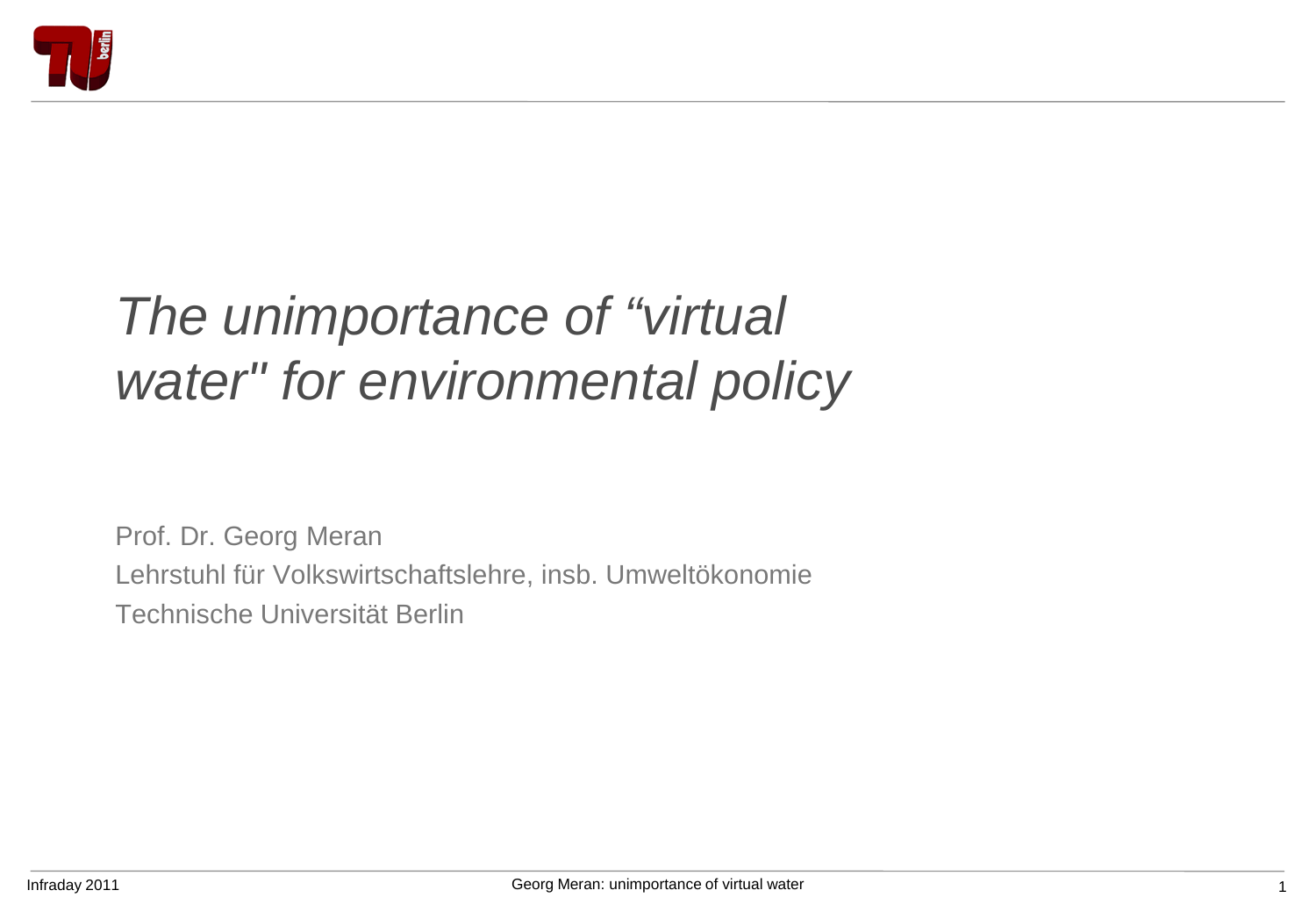

 **Global water scarcity** 

Virtual water: the concept

**❖ Virtual water trade** 

**\*Trade models and virtual water** 

**\*** Fair distribution of water resources

**A** textbook model of virtual water trade

**❖ Summary**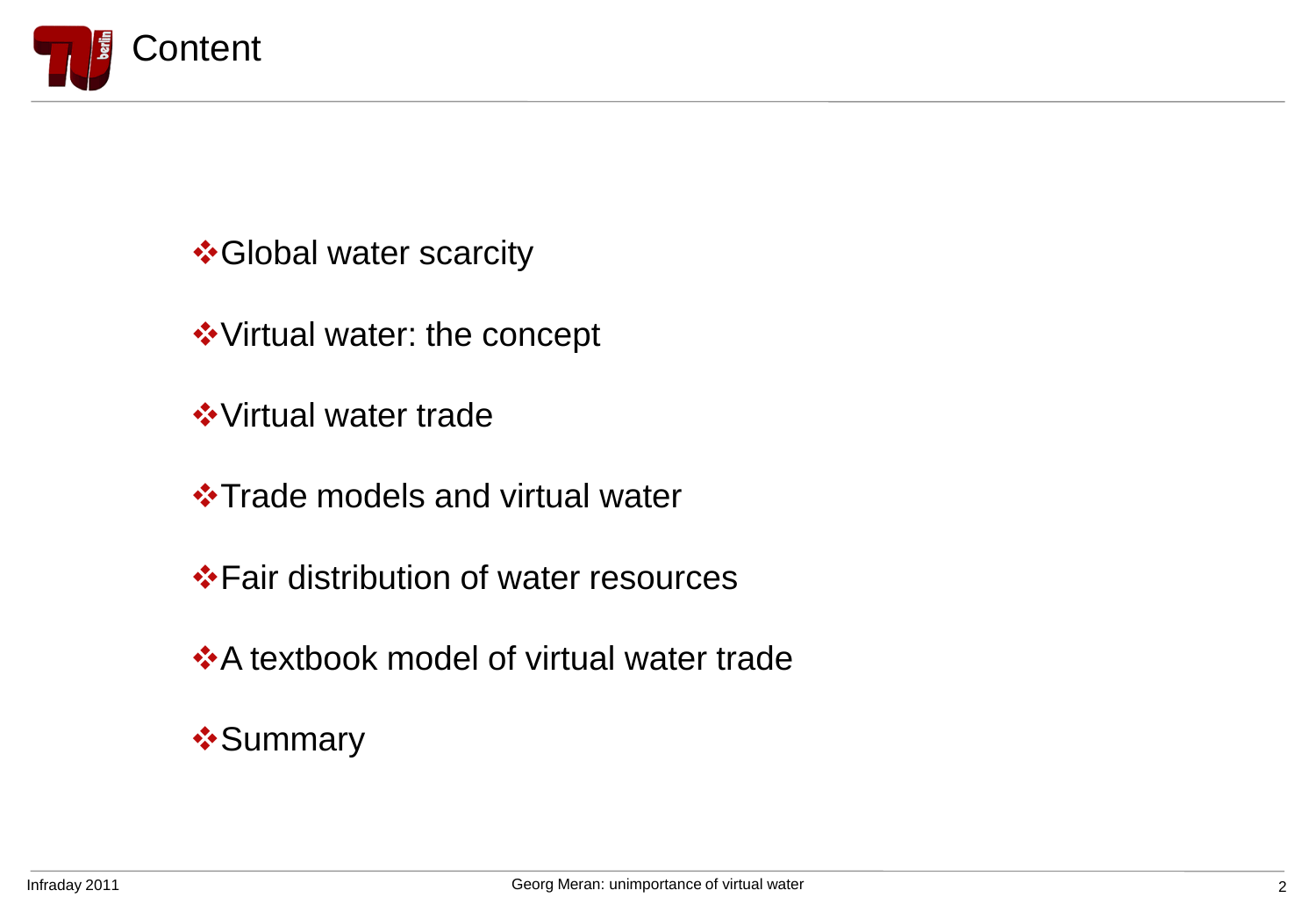

Global Water availability is sufficient to sustain food security for the world population. Problem: Water resources are unevenly distributed.

#### Lorenz curves for five water components of water use.

The **green** Lorenz curve is for the internal agricultural water footprint. The **orange** Lorenz curve is for household uses water footprint. The **blue** Lorenz curve is for the internal industrial water footprint. The **pink** Lorenz curve is for the external agricultural water footprint. The **red** Lorenz curve is for the external industrial water footprint.

D. A. Seekell, P D'Odorico and M L Pace (2011)

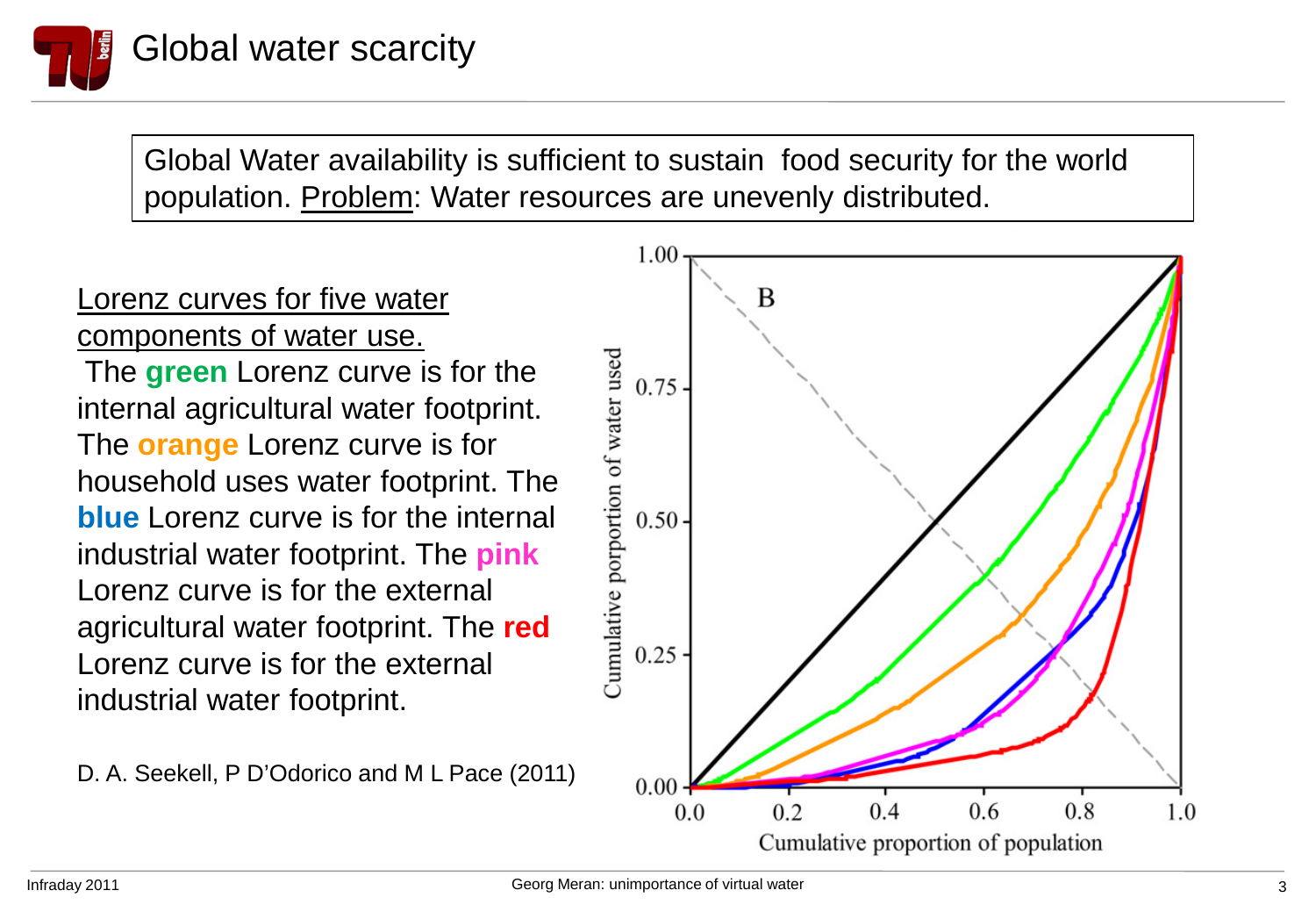

•Virtual water is the water 'embodied' in a product, not in real sense, but in virtual sense. It refers to the water needed for the production of the product. (Hoekstra) •Virtual water content is nothing else as an life cycle accounting of water (similar to energy balance approaches etc.)

•The accounting framework requires the knowledge of the whole structure of the economy.

•In the case of a two-sector economy we have the following simple calculation:

|                   | steel          | cars           |
|-------------------|----------------|----------------|
| $\parallel$ steel | $a_{11}$       | $a_{12}$       |
| $  \text{cars}$   | $a_{21}$       | $a_{22}$       |
| ∥water            | m <sub>4</sub> | m <sub>2</sub> |

virtual water (embedded water) (for  $a_{21}=a_{22}=0$ )

$$
v_1 = m_1/(1-a_{11}) \qquad v_2 = [a_{12} \; m_1/(1-a_{11})] + m_2
$$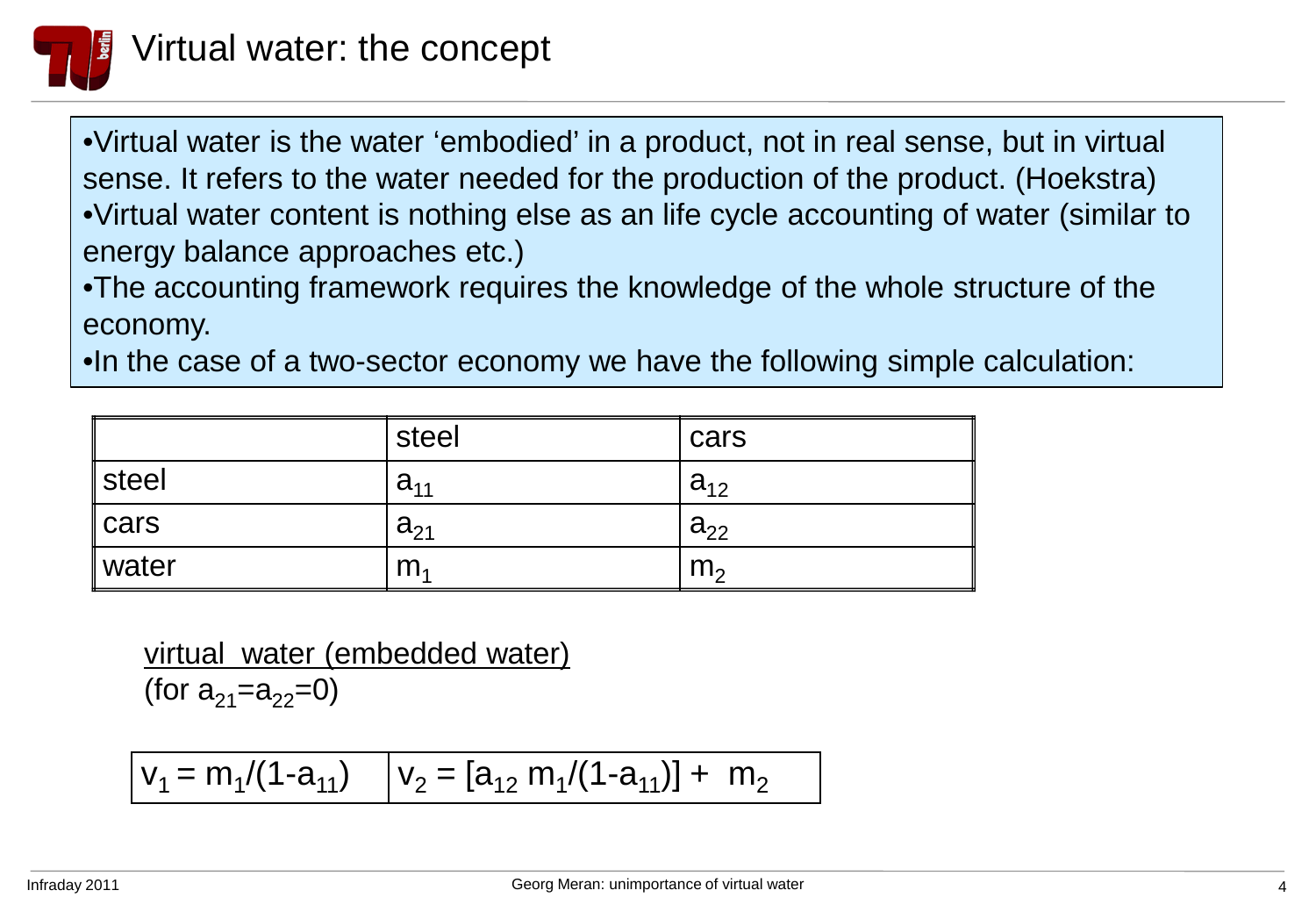

|             | Hoekstra & Hung<br>$(2003)^*$ | Chapagain & Hoekstra<br>$(2003)^*$ | <b>Zimmer and Renault</b><br>$(2003)$ ** | Oki et al. (2003)*** |
|-------------|-------------------------------|------------------------------------|------------------------------------------|----------------------|
| Wheat       | 1150                          | ٠                                  | 1160                                     | 2000                 |
| Rice        | 2656                          | ٠                                  | 1400                                     | 3600                 |
| Maize       | 450                           | ٠                                  | 710                                      | 1900                 |
| Potatoes    | 160                           | ٠                                  | 105                                      | ٠                    |
| Soybean     | 2300                          | ۰                                  | Egypt: 2750                              | 2500                 |
| Beef        | $\overline{\phantom{a}}$      | 15977                              | 13500                                    | 20700                |
| Pork        | ۰                             | 5906                               | 4600                                     | 5900                 |
| Poultry     | $\overline{\phantom{a}}$      | 2828                               | 4100                                     | 4500                 |
| Eggs        | $\overline{\phantom{a}}$      | 4657                               | 2700                                     | 3200                 |
| <b>Milk</b> | ۰                             | 865                                | 790                                      | 560                  |
| Cheese      | ٠                             | 5288                               | ٠                                        | ٠                    |

| Table 4.1. Virtual water content of a few selected products in m <sup>3</sup> /ton. Estimates by different authors. |  |  |  |
|---------------------------------------------------------------------------------------------------------------------|--|--|--|
|                                                                                                                     |  |  |  |

\* The figures given represent global averages.

\*\* Unless stated otherwise, the data refer to a study for California.

\*\*\* Data refer to Japan.

Hoeckstra, A. Y: water report 12, IHE Delft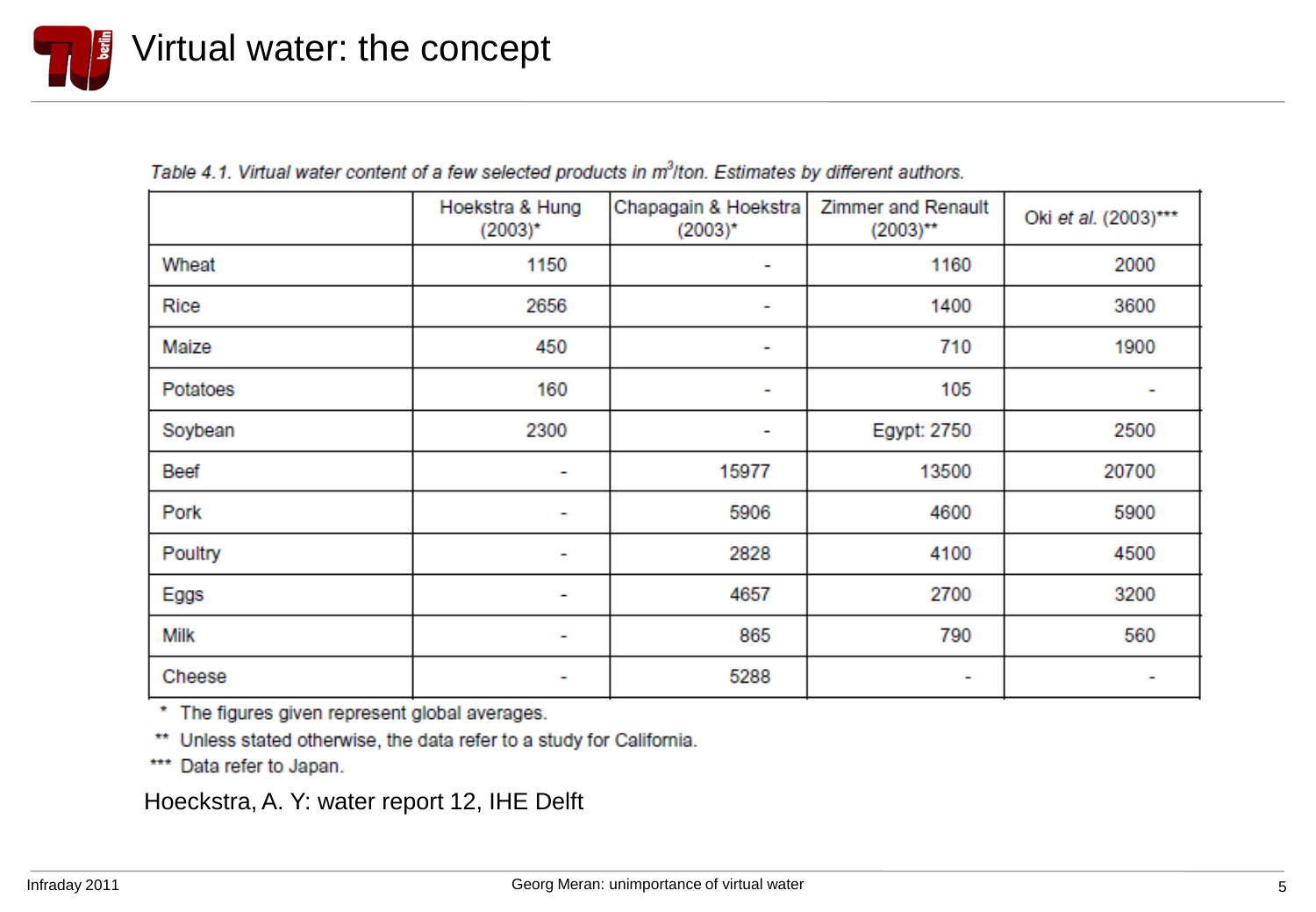

Water footprint for a closed economy: domestic use of virtual water In the case of a two-sector economy:  $WFP = X_1 V_1 + X_2 V_2$ 

Water footprint for an open economy:

 $WFP =$  domestic use  $+$  (import  $-$  export) =

- WFP = domestic use + net virtual water import
	- $=$  DU + NVWI

Water scarcity

WS = domestic use/water availability

Water dependency

 $WD = NVM/(DU+NVM)$  if NVWI  $\geq 0$ , otherwise 0

Water self-sufficiency

 $WSS = DU/(DU+NVWI)$  if NVWI  $\geq 0$ , otherwise 0

Hoeckstra, A. Y.: water report 12, IHE Delft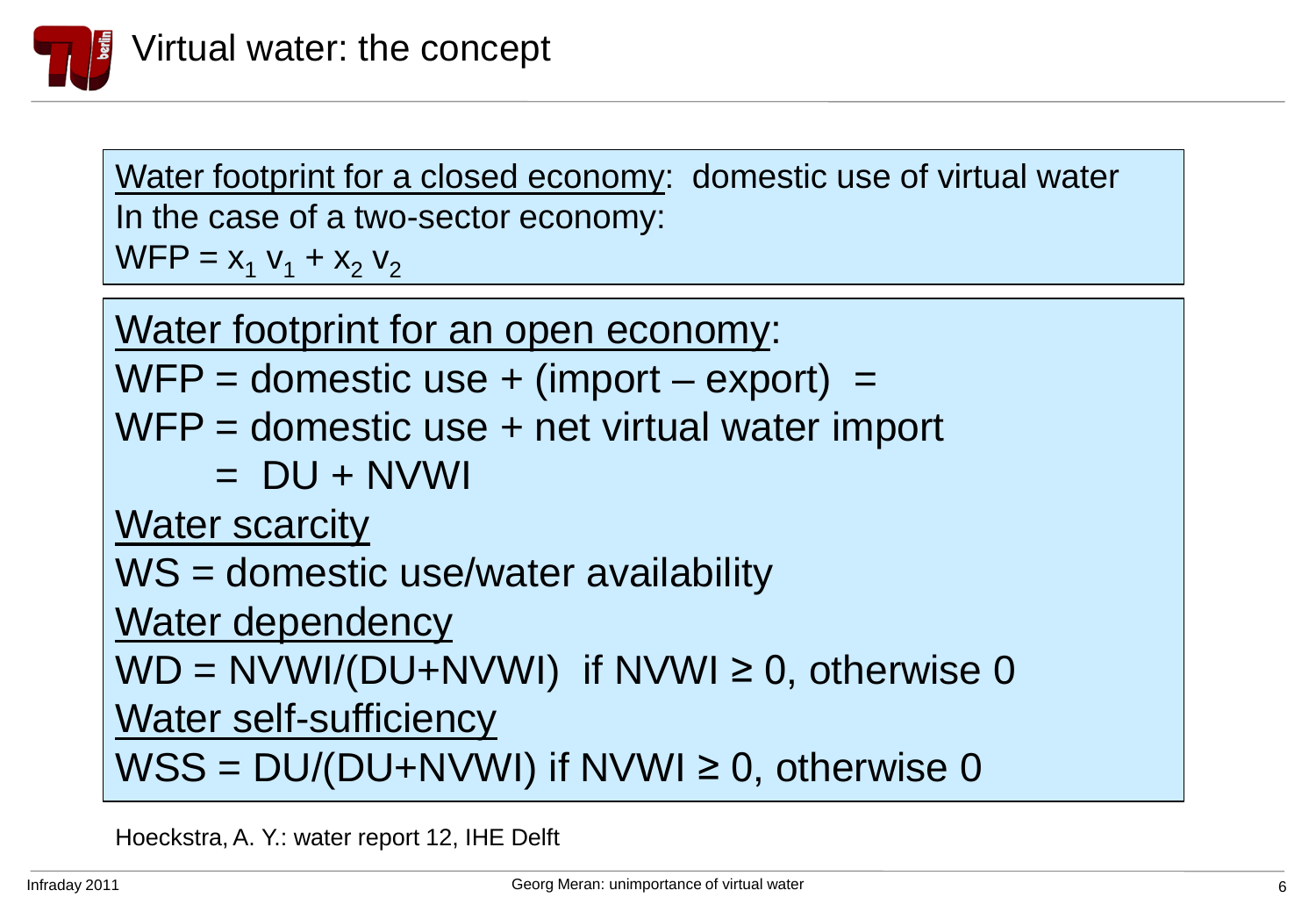

The policy program of the virtual water approach

•Virtual water studies show the importance of virtual water trade analysis in drafting water policy plans

•Virtual water trade between nations can relieve the pressure on scarce water resources and contribute to the mitigation of water scarcity.

•Virtual water trade should be encouraged to promote water savings.

•It seems wise to include virtual water accounting in any national or regional water and agricultural policy analysis. Common procedures of virtual water accounting should therefore be developed and disseminated.

A. Y. Hoeckstra (2003): Virtual water an introduction, in Hoeckstra (2003)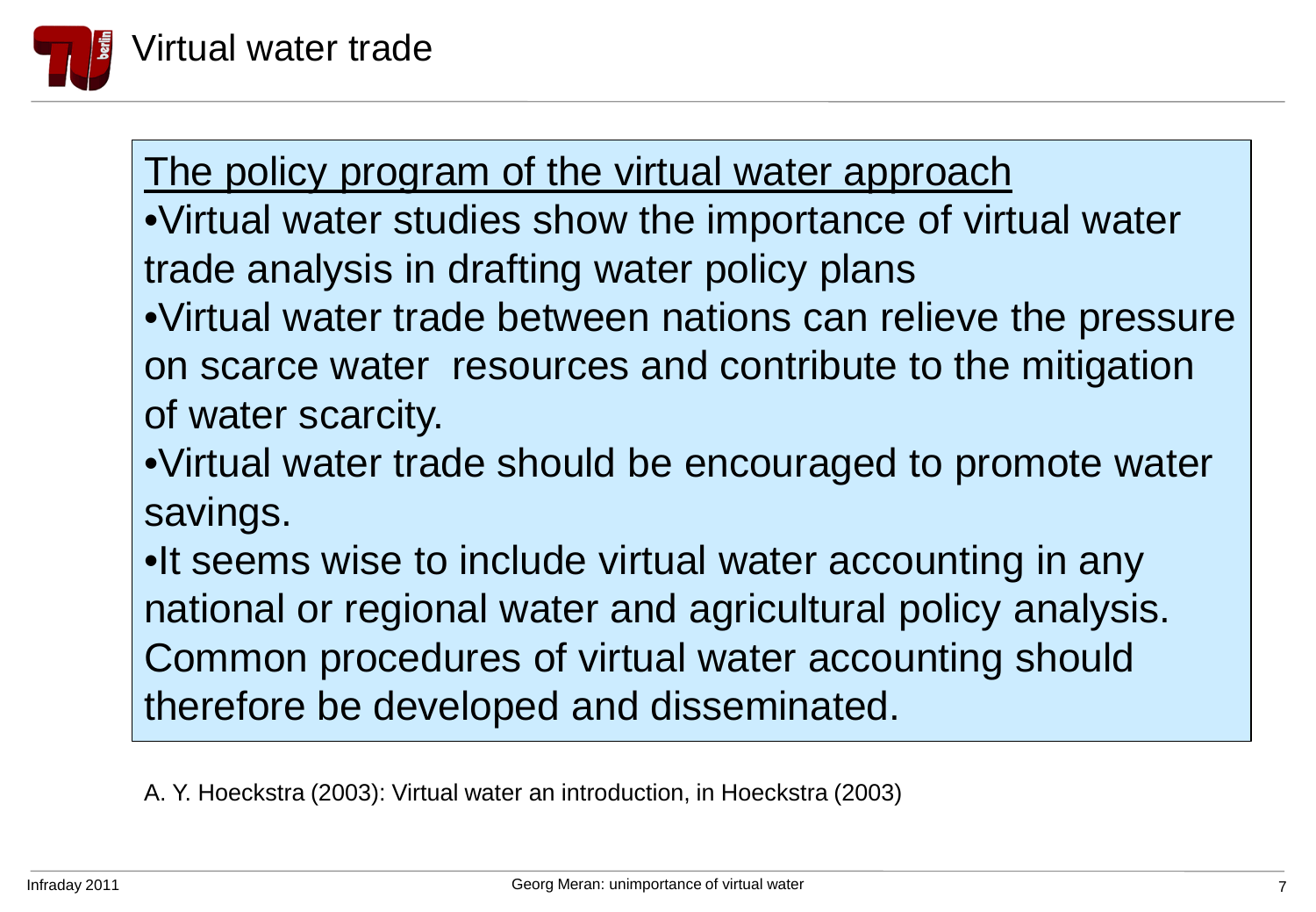

Table 5.4. Overview of the largest country contributions to global virtual water trade (period 1995-1999).

| Global virtual water trade in relation to<br>crop trade |                     | Global virtual water trade in relation to<br>trade of livestock and livestock products |                                | Total global virtual water trade |                               |
|---------------------------------------------------------|---------------------|----------------------------------------------------------------------------------------|--------------------------------|----------------------------------|-------------------------------|
| Net import                                              | Net export          | Net import                                                                             | Net export                     | Net import                       | Net export                    |
| Sri Lanka 12%                                           | Canada + USA<br>30% | Japan 9%                                                                               | Australia + New<br>Zealand 18% | Sri Lanka 9%                     | Canada + USA<br>24%           |
| Japan 9%                                                | Thailand 7%         | Italy 8%                                                                               | Canada + USA<br>9%             | Japan 9%                         | Australia + New<br>Zealand 8% |



Figure 5.1. National virtual water trade balances over the period 1995-1999. Red represents net import, green net export.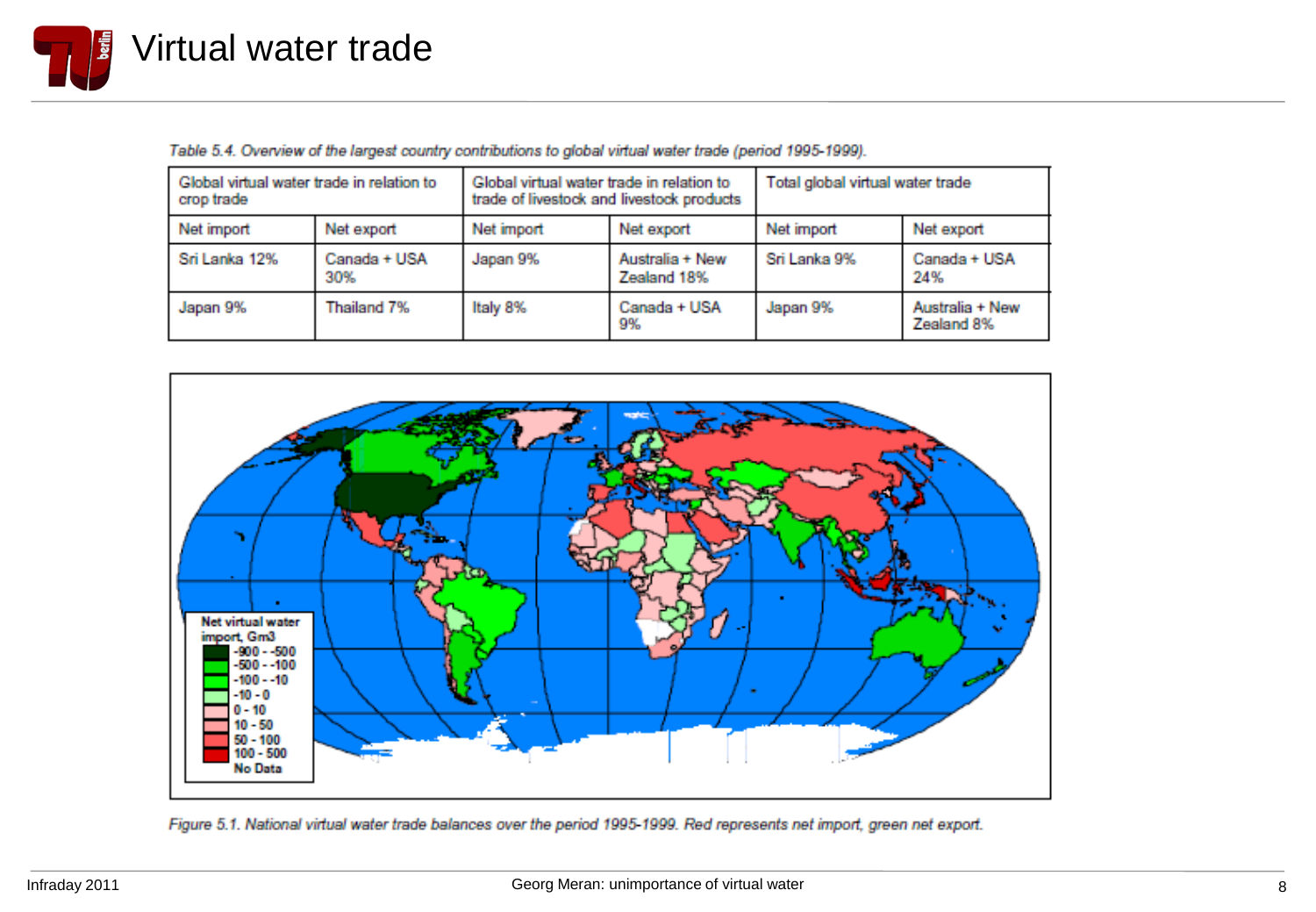



Figure 5.2. Virtual water trade balances of thirteen world regions over the period 1995-1999. The arrows show the largest net<br>virtual water flows between regions (>100 Gm<sup>3</sup>).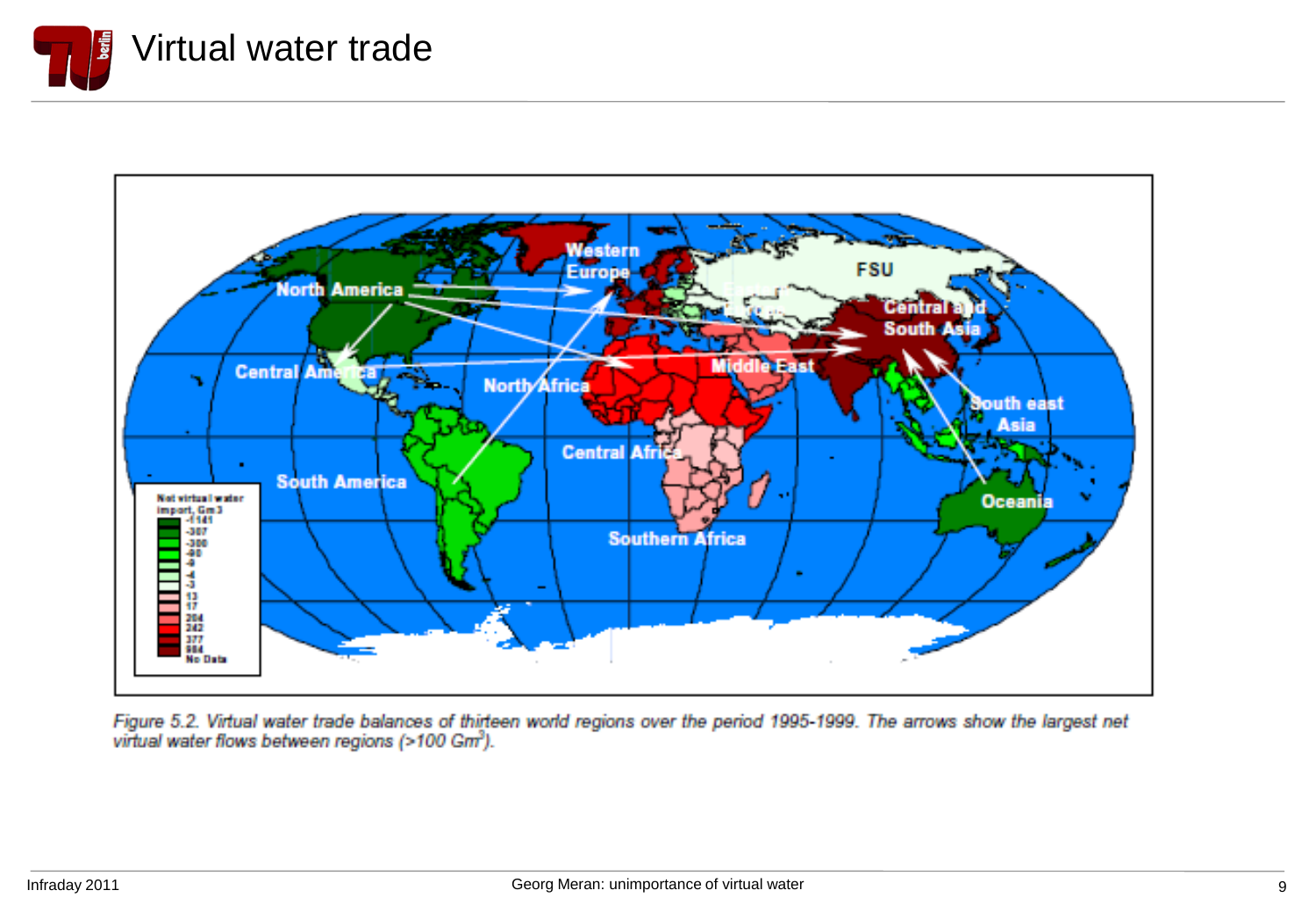



Figure 6.1. Water dependency versus water scarcity for all countries of the world (1995).

Hoekstra and Hung (2003), in A. Y. Hoekstra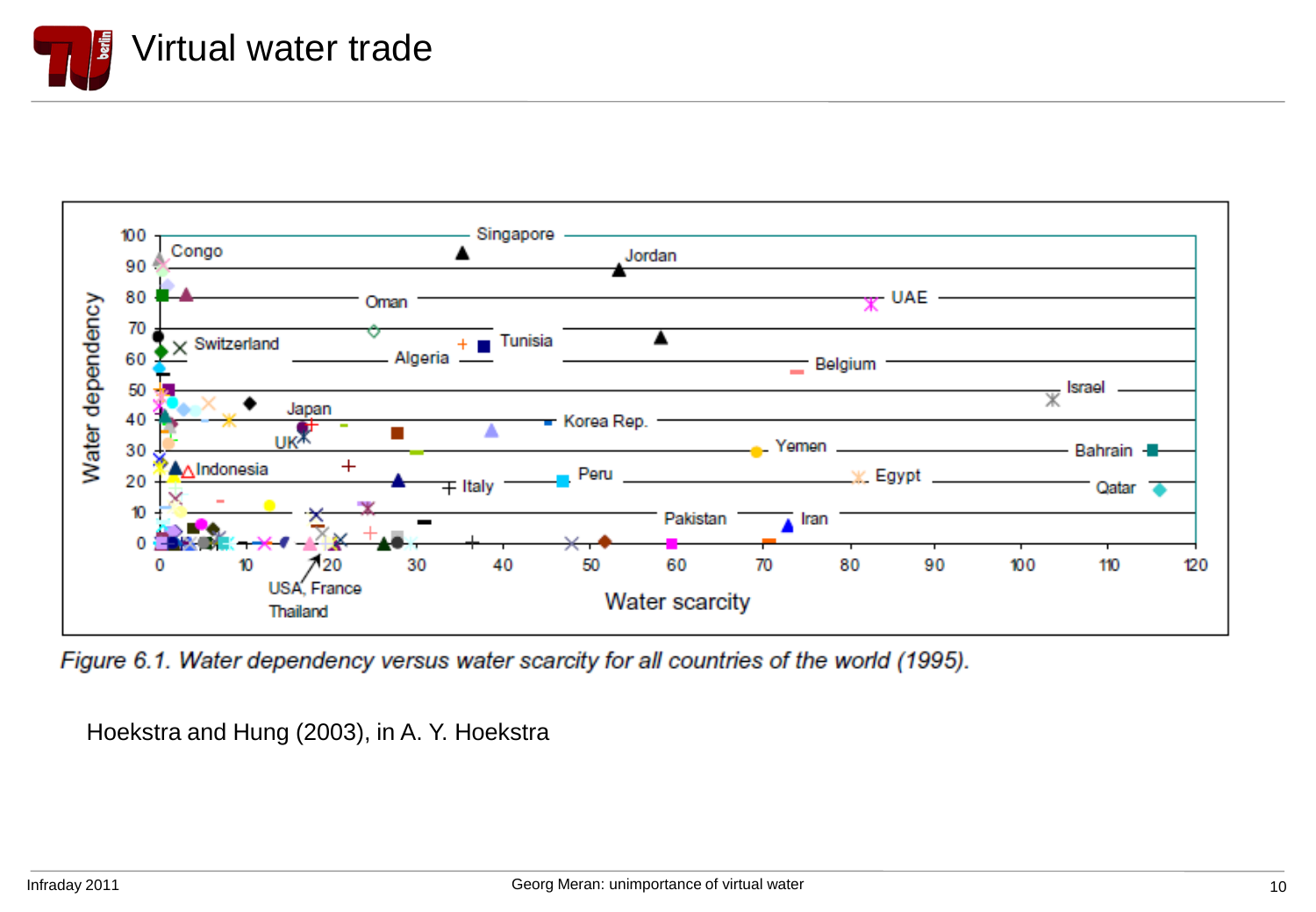



H. Yang, et al: A water resources threshold and its implications for food security in A. Y. Hoekstra report 2012, IHE Delft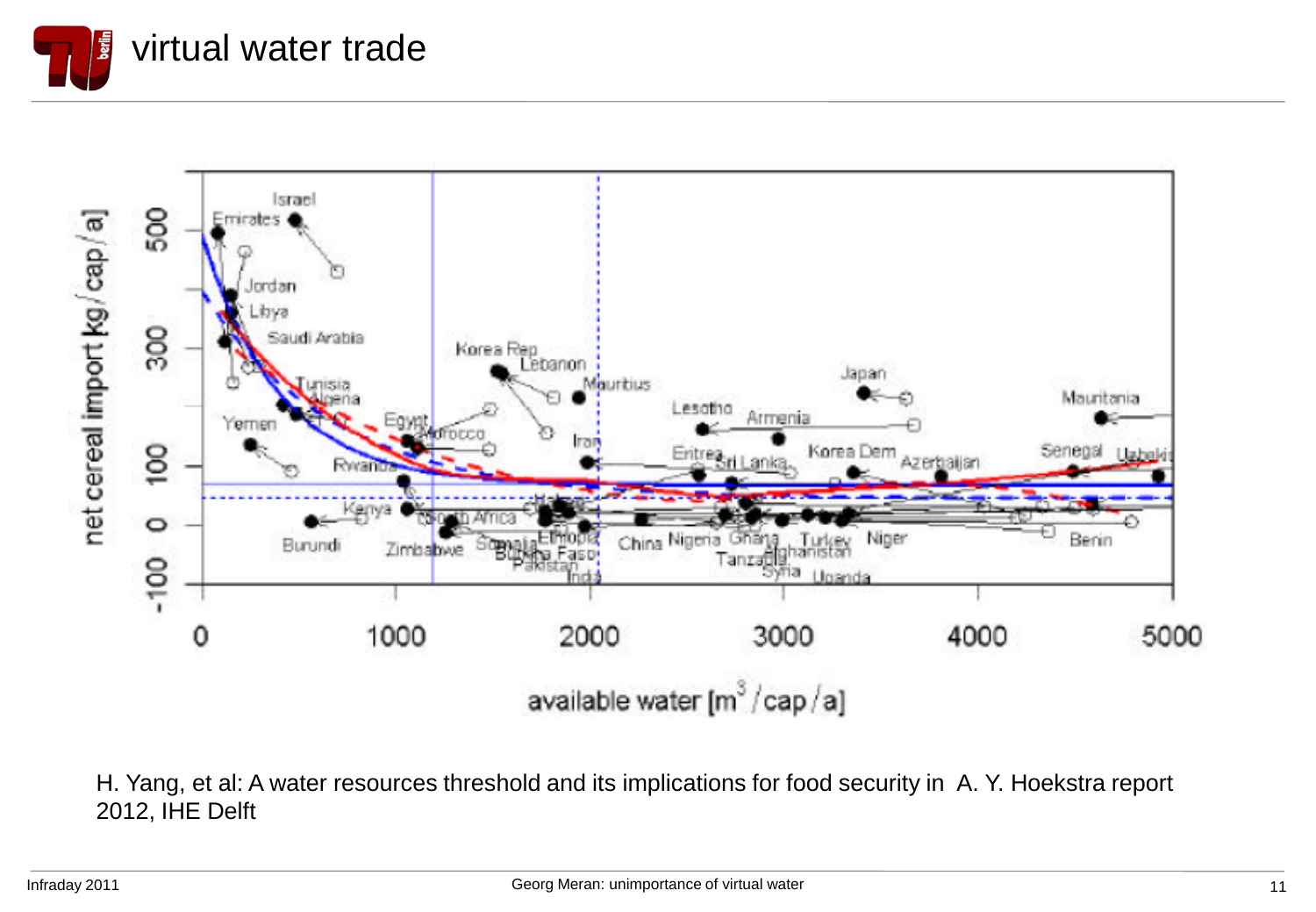

# Empirical findings of Kumar and Singh (2005)

- The cross-country analysis of virtual trade show that renewable water availability does not have any bearing on (virtual) water trade volume.
- •Virtual water flow is controlled more by access to arable land
- •The data samples show that virtual water often flows out of "water-poor" but "land-rich" country to "water-rich" but "land-poor" countries.
- •Hence, food security must be discussed not only from a water resource perspective.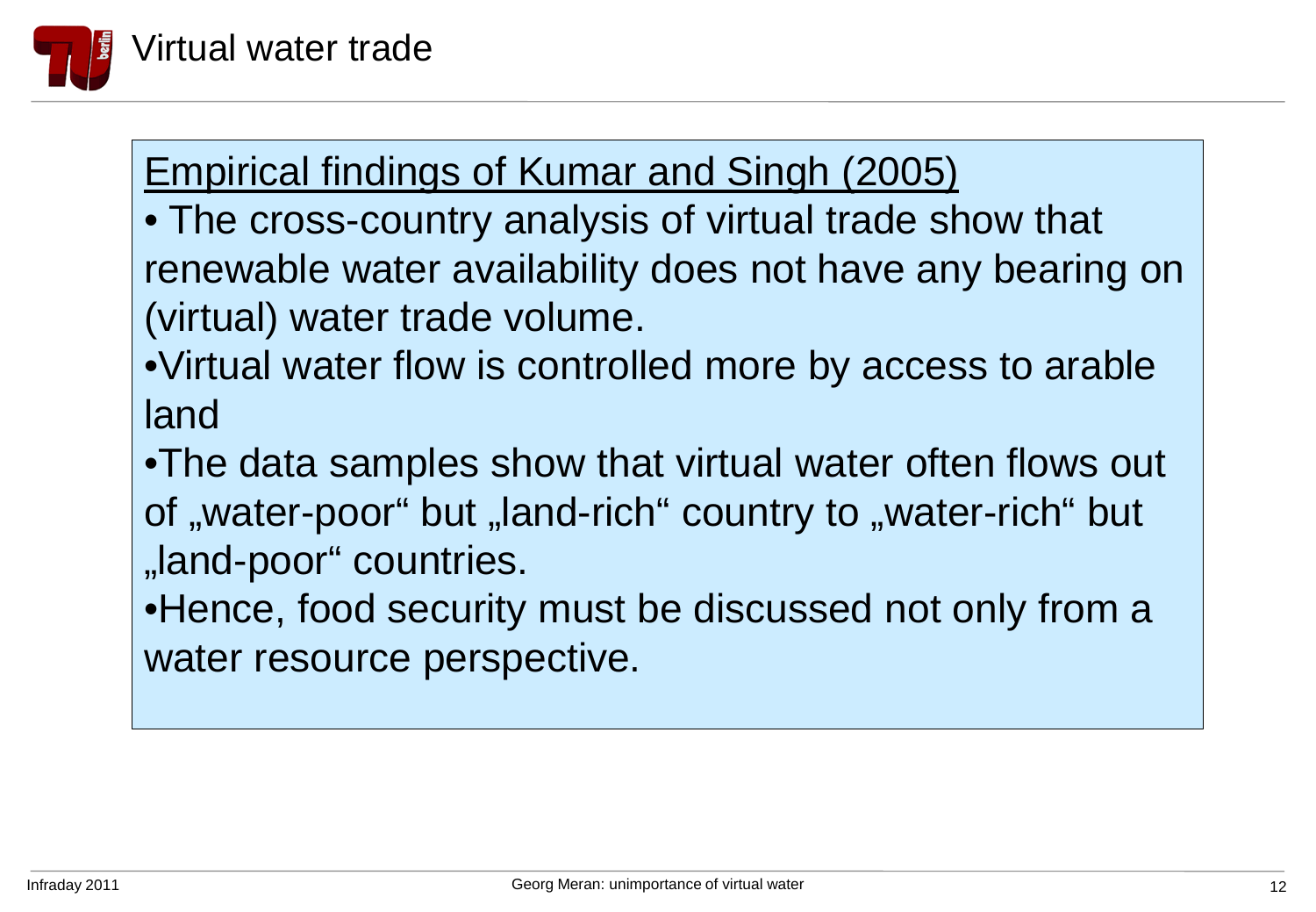

### Trade models and virtual water

Ansink (2010), Wichelns (2004) have applied trade models to virtual trade. Trade policy implications are discussed by Gawel and Bernsen (2011)

Virtual trade in a Heckscher-Ohlin-model (Ansink)

•Two factor model (water (W), capital (K)), two goods (goods A and B), two countries (1 and 2)

•Country 1 is water abundant  $(W_1/K_1 > W_2/K_2)$ 

•H-O-Theorem:

•A country exports the good which uses the country's more abundant factor more intensively.

•Corrolary:

•Each country is a net exporter of the country's more abundant factor and a net importer of the other factor.

Main virtual water trade theorem (Hoekstra, Allan)

Virtual water trade levels uneven water distribution (indirectly through trade)

Refuting virtual water theorem (Ainsink)

The corrolary refers to relative abundance (W/K), not to absolute scarcity between countries. Hence, a relative water abundant country (W1 > W2) can be a net importer.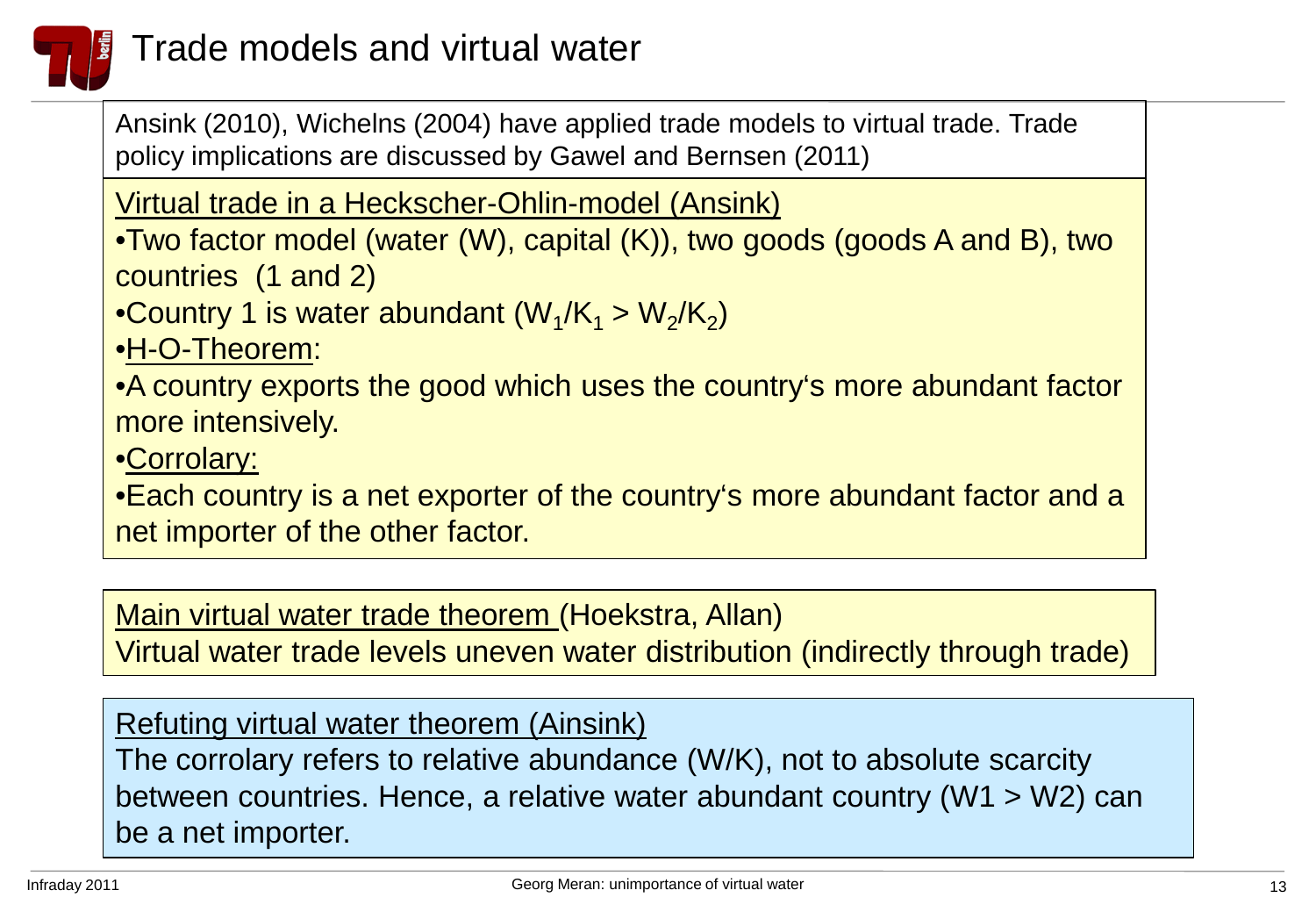

•The discussion on virtual water/ footprint/ net position has changed it's perspective.

- In the eighties virtual water trade was meant to increase the global water use efficiency (Allan)
- $\sim$ •Later virtual water and the calculation of water footprints were established to provide a accounting framework as a prerequisite to implement resource fairness.
- •Fairness and sustainability in water use require the establishment of both minimum water rights and maximum allowable levels of water use.
- Hence, water footprints quota should be introduced: allocation to nations not according to natural water endowment, but according to the philosophy of fair shares. •The allocation key could be the population fraction.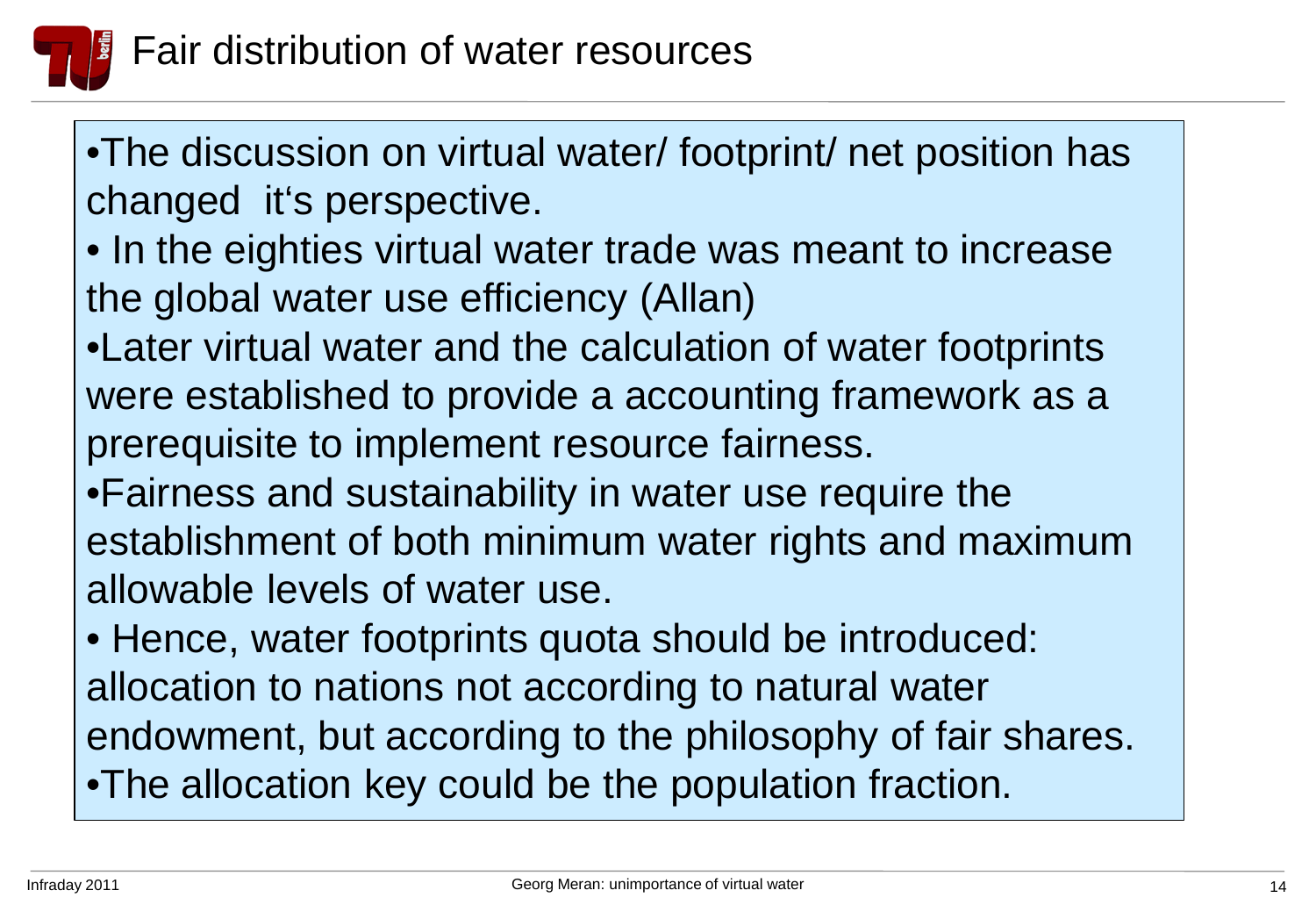

•Each nation would have the obligation to move producers and consumers towards a production/consumption pattern that fits within national quota

<sup>211</sup> •This goal can be achieved by classic environmental policy instruments like subsidies, taxes, regulation etc.

•(Obviously, there is no possibility to trade water shares (certificates))

•There is also the "water-neutral concept". Each person (nation) pays a "justified amount" of money for it's water footprint .

A..Y.Hoekstra (2011): Global dimension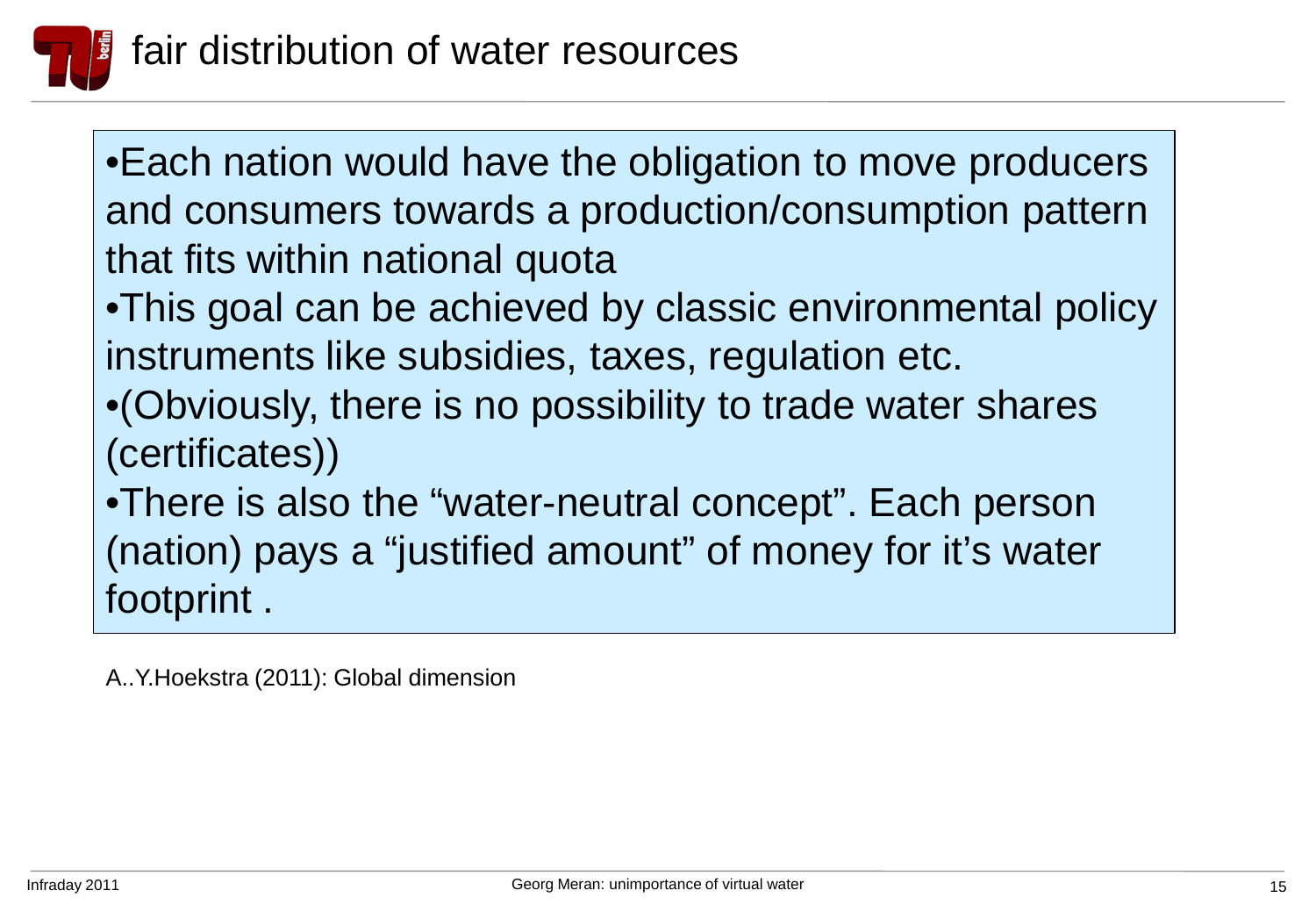# A textbook model of virtual water trade

A Ricardo-model with one resource (water) and two goods (beef, soybean) and two countries( country one: water scarce, country two water abundant)

|                      | beef | soybean                    |
|----------------------|------|----------------------------|
| Country 1 $ a_{1B} $ |      | $a_{1S}$                   |
| Country $2   a_{2B}$ |      | $\mathsf{a}_{2\mathsf{S}}$ |

production frontiers country 1:  $B_1/a_{1B}$  +  $S_1/a_{1S}$  = W<sub>1</sub> country 2:  $B_2/a_{2B}$  +  $S_2/a_{2S}$  =  $W_2$  $W_1 < W_2$ 

#### comparative advantages **C1**



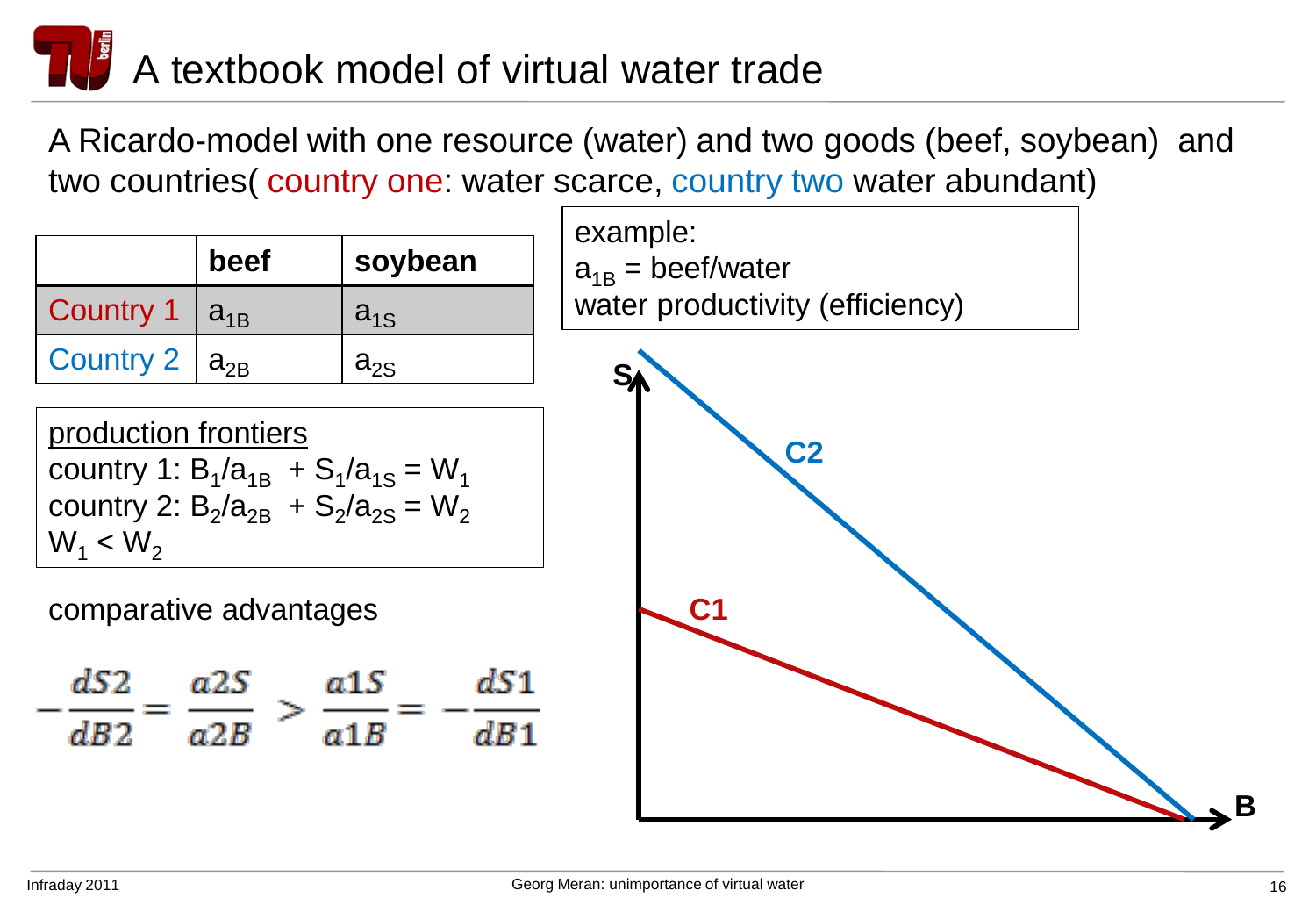

Comparative advantages determine the international specialization: Country 1: production of beef:  $B_1^s = a_{1B} W_1$ Country 2: production of soybean:  $S_2^s = a_{2s} W_2$ 

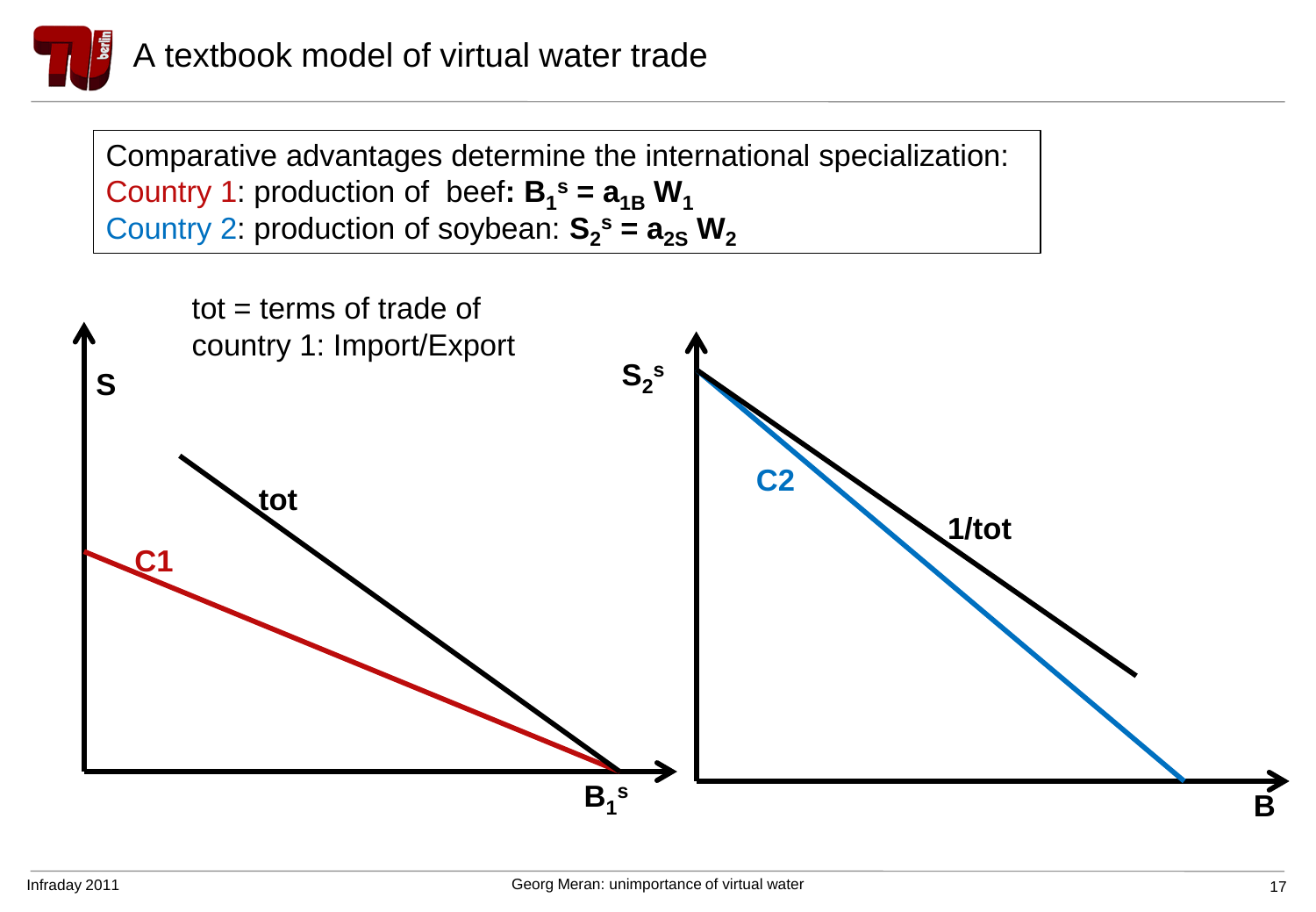

| <b>Country 1 demand</b><br>Max $U(B_1, S_1)$ s.t. $p_B B_1 + p_S S_1 = Y_1$<br>Assume Cobb-Douglas-Function $U(B_1, S_1) = (B_1)^{\alpha}(S_1)^{(1-\alpha)}$<br>demand functions<br>$B_1 = \alpha (Y_1/p_B)$ , where $Y_1 = p_B B_1^s = p_B a_{1B} W_1$<br>$B_1 = \alpha a_{1R} W_1$<br>analogous :<br>$S_1 = (1-\alpha) (Y_1/p_S) = (1-\alpha) (p_B a_{1B} W_1/p_S)$<br>$S_1 = (1 - \alpha) (a_{1R} W_1 \pi)$ |                                                                              |                                                                               |
|----------------------------------------------------------------------------------------------------------------------------------------------------------------------------------------------------------------------------------------------------------------------------------------------------------------------------------------------------------------------------------------------------------------|------------------------------------------------------------------------------|-------------------------------------------------------------------------------|
| where $\pi = \text{tot} = p_{B}/p_{S}$                                                                                                                                                                                                                                                                                                                                                                         | <b>Country 2: demand</b><br>Max $U(B_2, S_1)$ s.t. $p_B B_1 + p_S S_1 = Y_1$ |                                                                               |
| demand functions<br>$B_1 = \alpha (Y_1/p_B)$ , where $Y_1 = p_B B_1^s = p_B a_{1B} W_1$<br>$B_2 = \beta a_{2S} W_2 / π$<br>where $1/\pi = \text{tot} = p_{\text{S}}/p_{\text{B}}$<br>analogous :<br>$S_2 = (1-\alpha) (Y_1/p_S) = (1-\alpha) (p_B a_{1B} W_1/p_S)$<br>$S_2 = (1-\beta) (a_{2S} W_2)$                                                                                                           |                                                                              | Assume Cobb-Douglas-Function $U(B_1, S_1) = (B_1)^{\alpha}(S_1)^{(1-\alpha)}$ |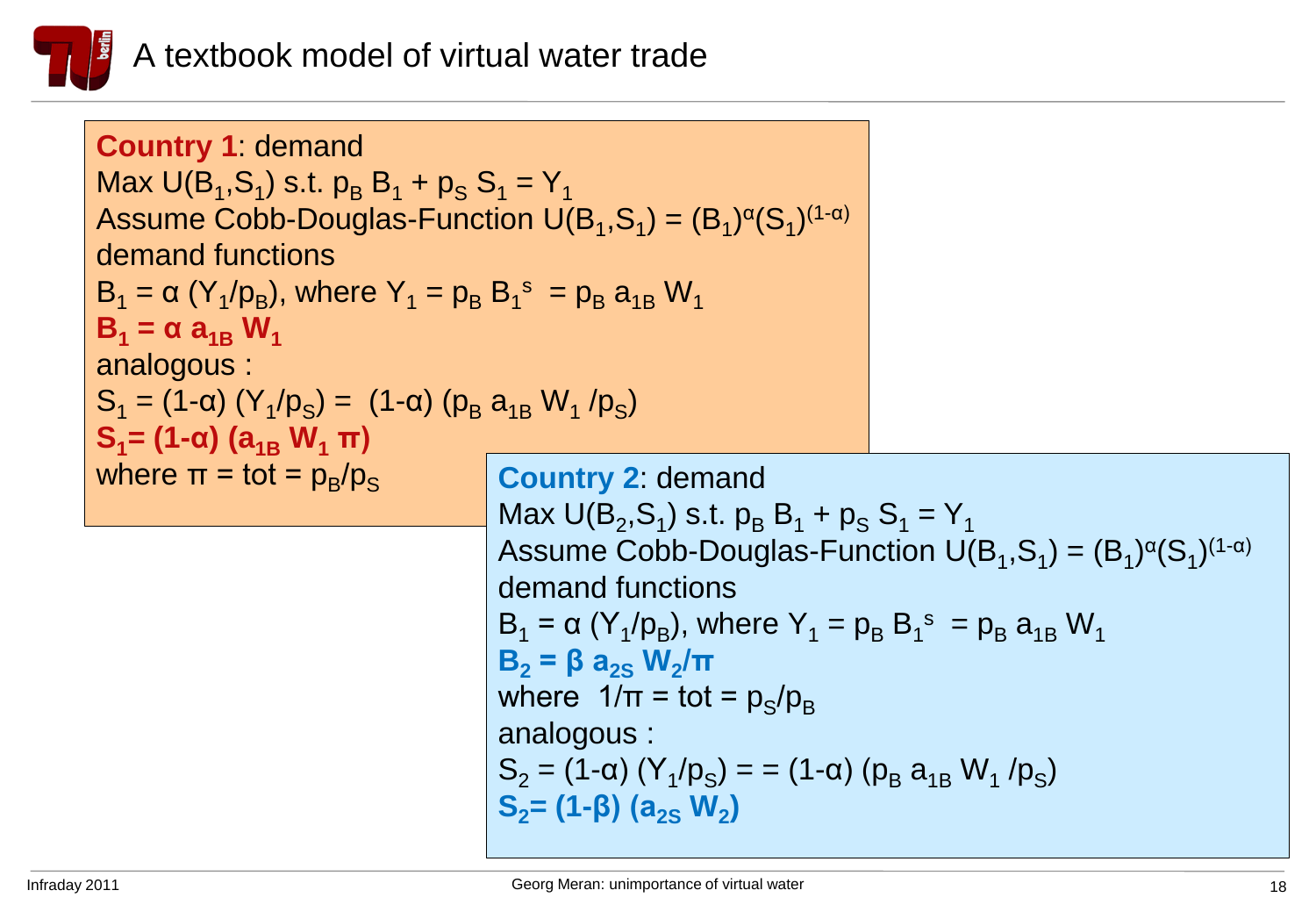

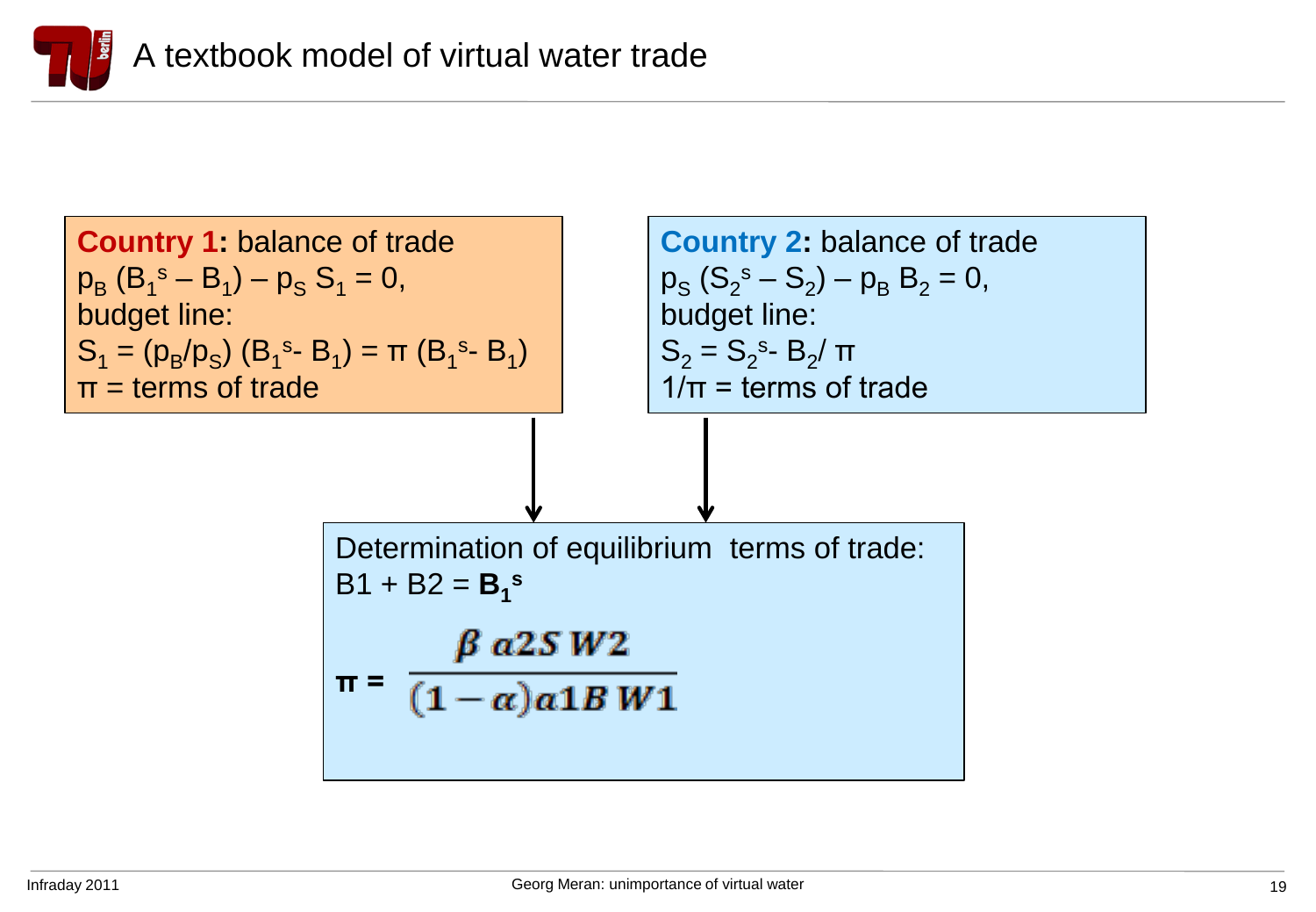

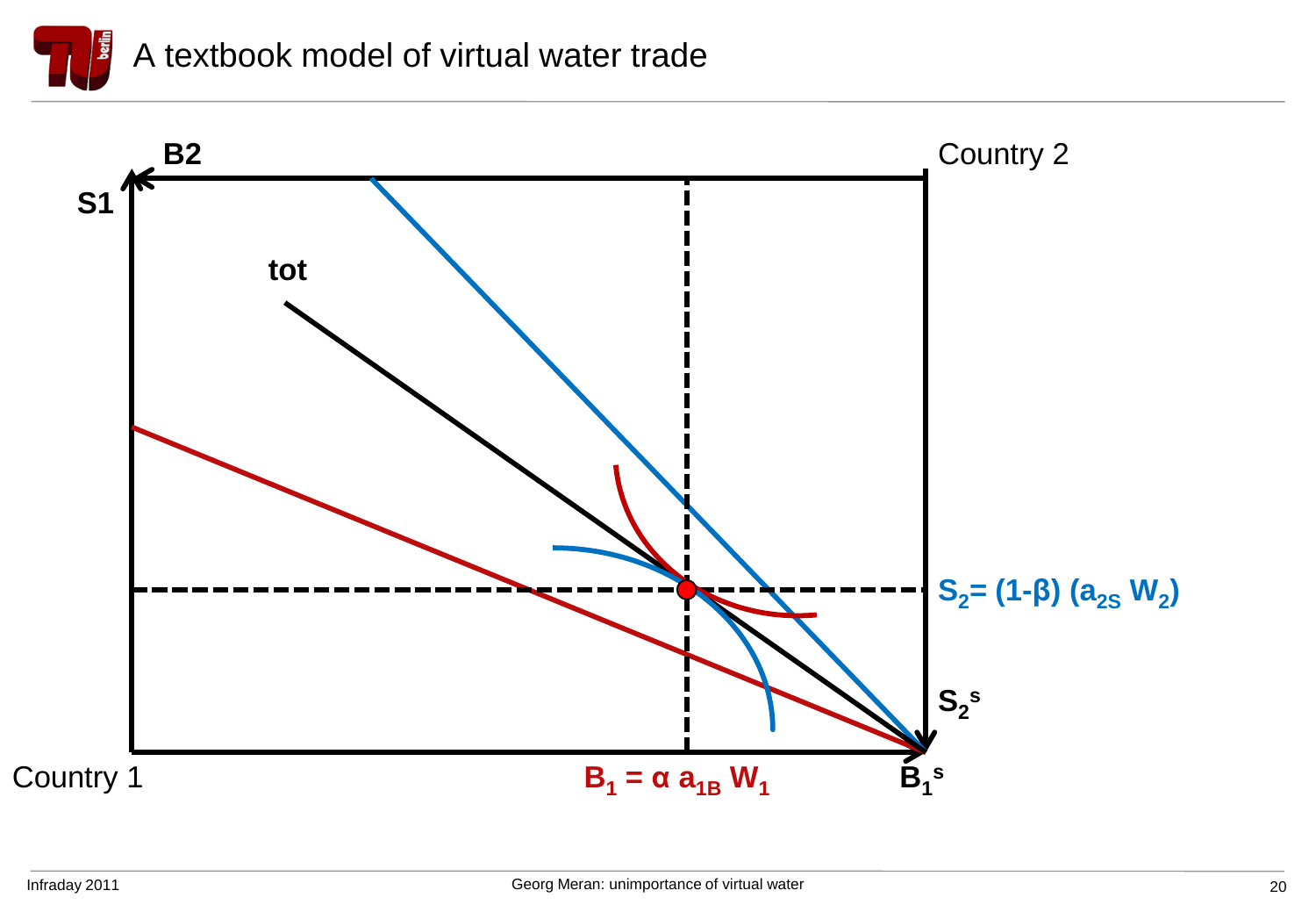

| <b>Country 1: water footprint (WFP)</b>                                                    |                                                                                                 |
|--------------------------------------------------------------------------------------------|-------------------------------------------------------------------------------------------------|
| $WFP_1$ = home production – export + import<br>$= W_1 - (W_1 - B_1/a_{1R}) + S_1/a_{2S} =$ |                                                                                                 |
| WFP <sub>1</sub> = α W <sub>1</sub> + (1-α) (a <sub>1B</sub> W <sub>1</sub> π) =           | <b>Country 2: water footprint (WFP)</b>                                                         |
| $WFP_1 = \alpha W_1 + \beta W_2$                                                           | $WFP2$ = home production – export + import                                                      |
|                                                                                            | $= W_2 - (W_2 - S_2/a_{2S}) + B_2/a_{1B} =$<br>$WFP_2 = (1-\beta) W_2 + \beta a_{2S} W_2/\pi =$ |
| <b>Country 1: virtual water net position</b>                                               |                                                                                                 |
| $NP_1 = WFP_1 - W_1$                                                                       | WFP <sub>2</sub> = (1-α) W <sub>1</sub> + (1-β) W <sub>2</sub>                                  |
| $NP_1 = \beta W_2 - (1-\alpha) W_1$                                                        |                                                                                                 |
| Net exporter: $NP_1 < 0$                                                                   | <b>Country 2: virtual water net position</b>                                                    |
| Net importer $NP_1 > 0$                                                                    | $NP2 = WFP2 - W2$                                                                               |
|                                                                                            | $NP_2 = (1-\alpha) W_1 - \beta W_2$                                                             |
|                                                                                            |                                                                                                 |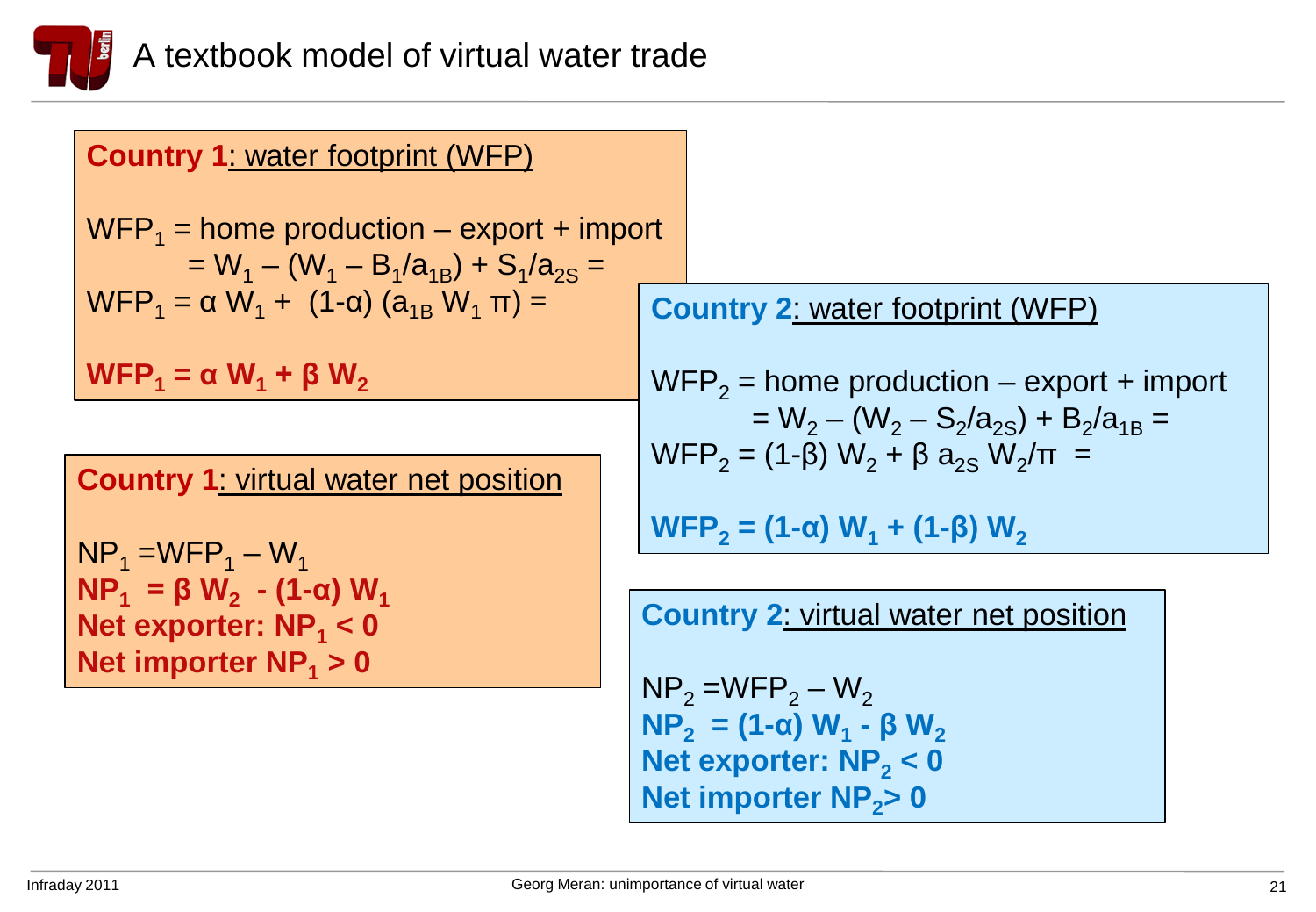

## •Result 1

-<br>20 There is no stable relation between countries welfare and its net position of water. Taking up trade can lead to a negative net position of an water scarce country (country 1) while increasing welfare. Water saving/net gains in water etc. are neither necessary nor sufficient for the welfare enhancing effects of trade.

Proof: Trade increases welfare regardless of the water net position of the countries.

Example: Trade is welfare enhancing iff  $\pi > a_{1S}/a_{1B}$ . The net position is negative (virtual water export) if  $\beta$ /(1- $\alpha$ )  $\leq$  W<sub>1</sub>/W<sub>2</sub>. Both conditions lead to  $a_{2s} > a_{1s}$ , i.e. the water efficiency of the importing country 2 is higher than that of the exporting country 1.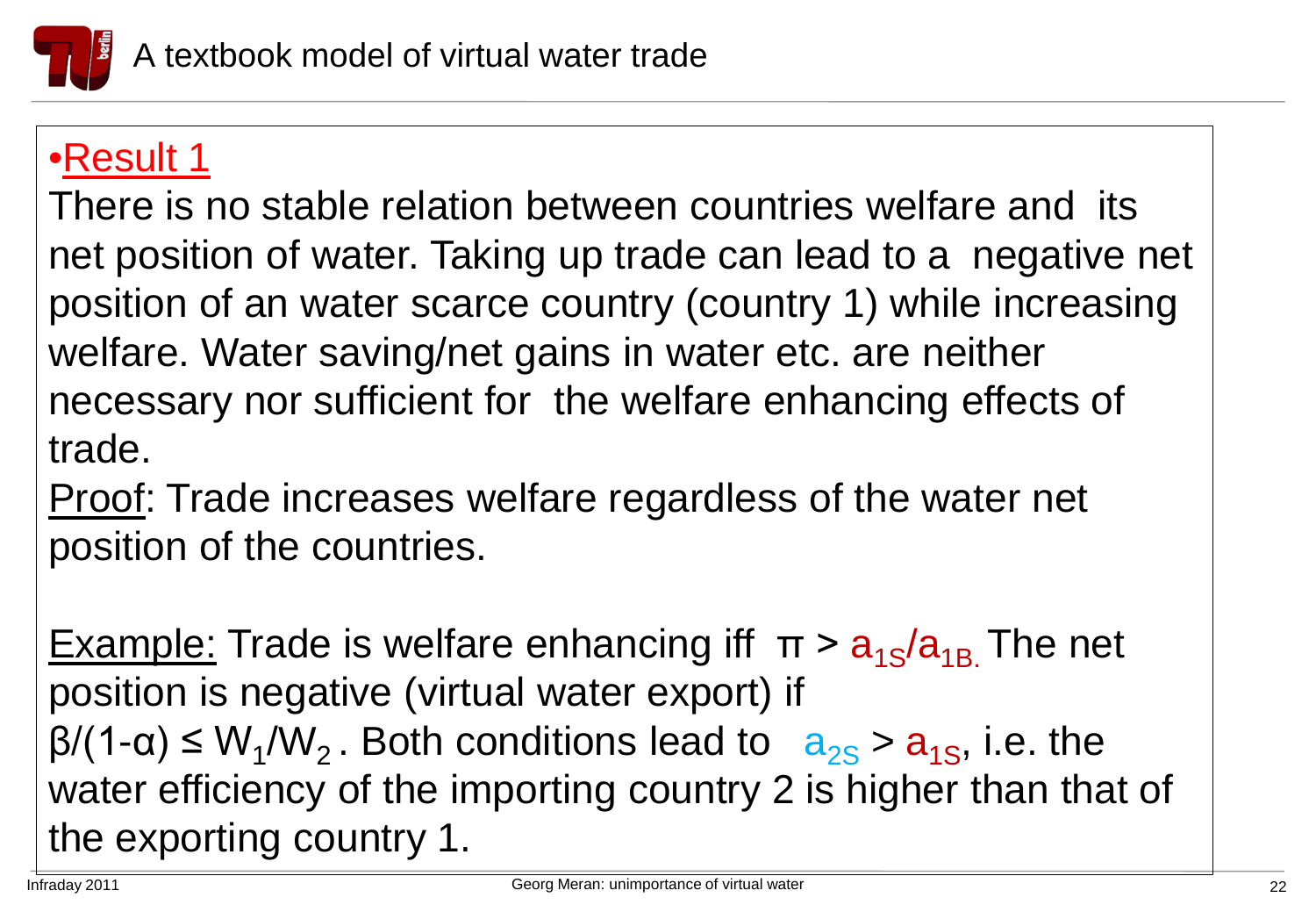

## •Results 2:

The net position is not only determined by relative water scarcity but also by the demand for export/import goods Proof: The net position of country 1 is:

# $NP_1$  **= β W<sub>2</sub> - (1-α) W<sub>1</sub>**

which depends not only on the natural endowment of water but also on income share of expenses for beef (export good of country 1) and for soybean (import good of country 1)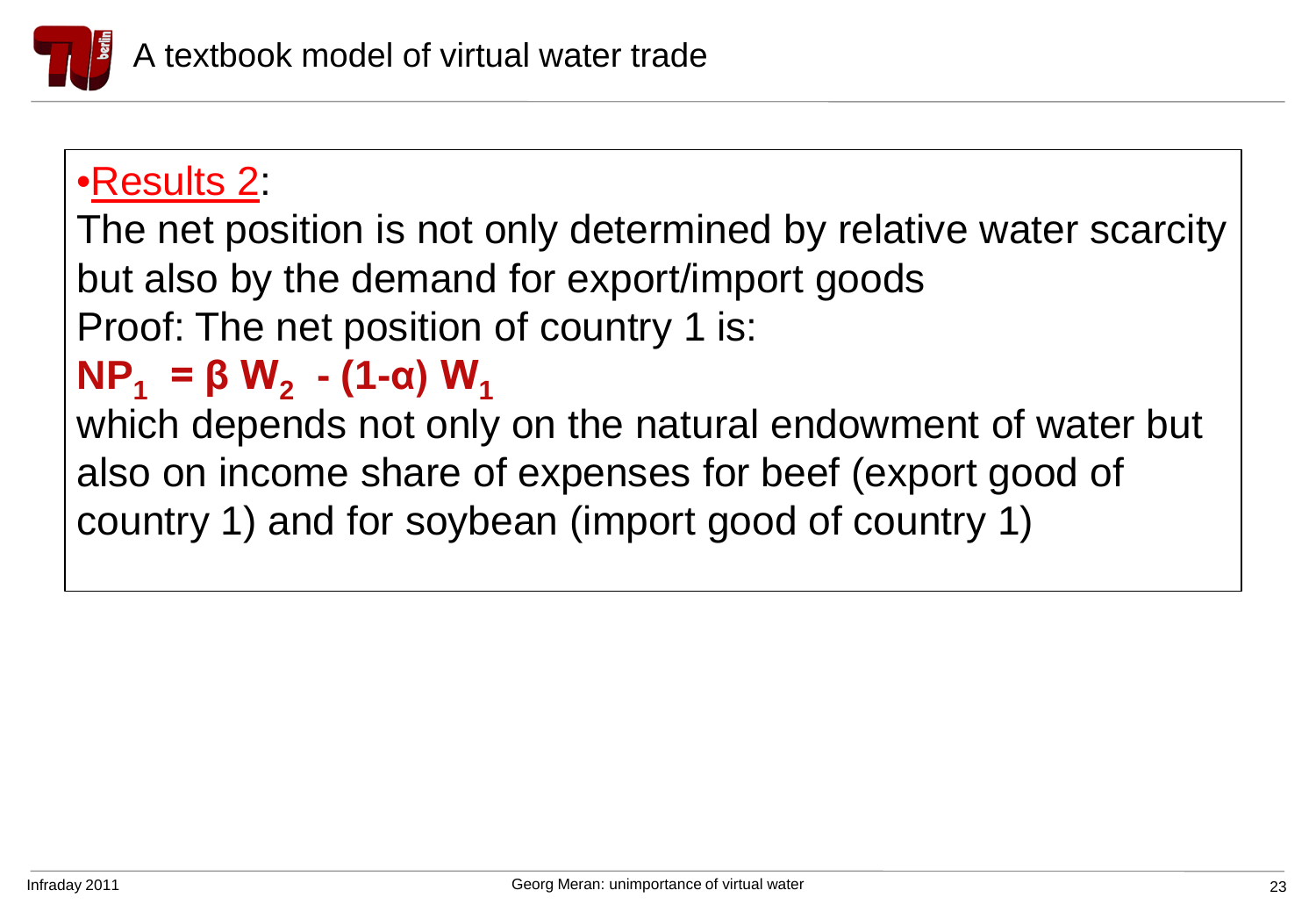

Establishing fairness by introducing water footprint quotas •Fairness could be achieved by a fair distribution of water resource property rights.

•Since water resources can not be transferred, property rights refer to the entitlement of a portion of economic rents of water resources.

•The allocation key could be the population share.

Ricardo-model Fair water resource allotment:  $WR_1 = (n_1/N) (W_1 + W_2)$ ;  $WR_2 = (n_2/N) (W_1 + W_2)$ ,  $N = n_1 + n_2$ Economic rents of water resources are: Country 1:  $q_1 W_1$ ; country 2:  $q_2 W_2$ Perfect competition implies to  $p_B B_1^S = q_1 W_1$  and  $p_S S_2^S = q_2 W_2$ **Hence**  $Y_1 = v_1 p_B B_1^S + v_1 p_S S_2^S$  and  $Y_2 = v_2 p_B B_1^S + v_2 p_S S_2^S$ , where  $v_1 = n_1/N$ ,  $v_2 = n_2/N$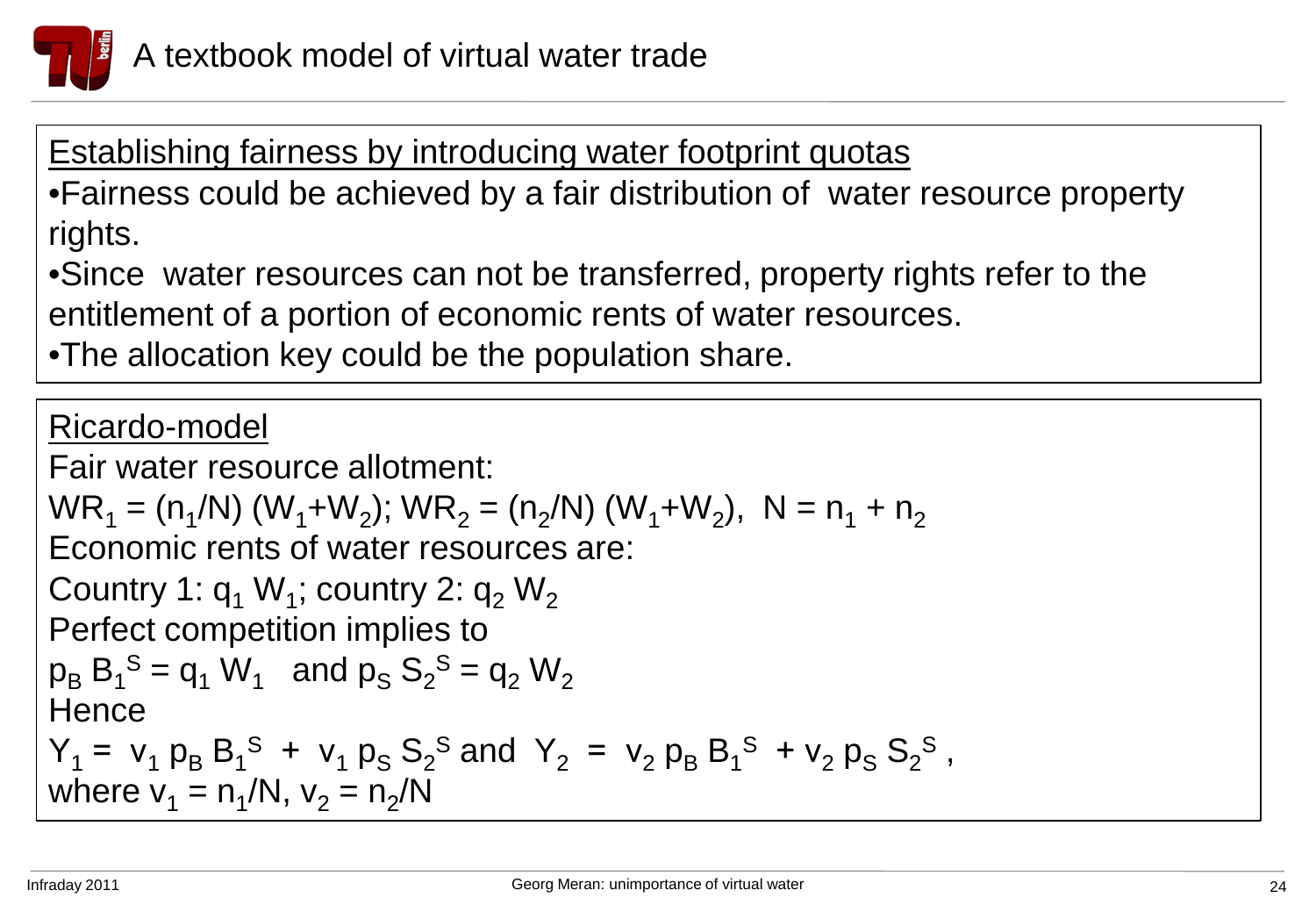

| Inserting into the demand function leads to:<br>Country 1:<br>$B_1 = \alpha v_1 (B_1^S + S_2^S / \pi); S_1 = (1 - \alpha) v_1 (\pi B_1^S + S_2^S)$<br>Country 2:<br>$B_2 = (1-v_1)\beta[B_1^S + S_2^S/\pi]$ $S_2 = (1-v_1)(1-\beta)(\pi B_1^S + S_2^S)$ |  |                                                                                                                                      |
|---------------------------------------------------------------------------------------------------------------------------------------------------------------------------------------------------------------------------------------------------------|--|--------------------------------------------------------------------------------------------------------------------------------------|
| <b>Equilibrium terms of trade follow from the market</b><br>equilibrium:                                                                                                                                                                                |  |                                                                                                                                      |
| $B_1 + B_2 = B_1^S$                                                                                                                                                                                                                                     |  | <b>Country 1: virtual water net position</b>                                                                                         |
| $π = \frac{v1[(α - β) + β]a2S}{[v1(β - α) + (1 - β)]a1B W1}$                                                                                                                                                                                            |  | $NP1 = WFP1 - W1$<br>$NP_1 = \frac{(1-\alpha)v_1}{v_1(\beta-\alpha)+(1-\beta)}W_2 - \frac{(1-v_1)\beta}{v_1(\alpha-\beta)+\beta}W_1$ |
| <b>Country 1 water footprint:</b>                                                                                                                                                                                                                       |  |                                                                                                                                      |
| $WFP_1$ = home production – export + import<br>$= W_1 - (W_1 - B_1/a_{1B}) + S_1/a_{2S} =$                                                                                                                                                              |  |                                                                                                                                      |
| WFP <sub>1</sub> = $\frac{v1\alpha}{v1(\alpha-\beta)+\beta}W1+\frac{(1-\alpha)v1}{v1(\beta-\alpha)+(1-\beta)}W2$                                                                                                                                        |  |                                                                                                                                      |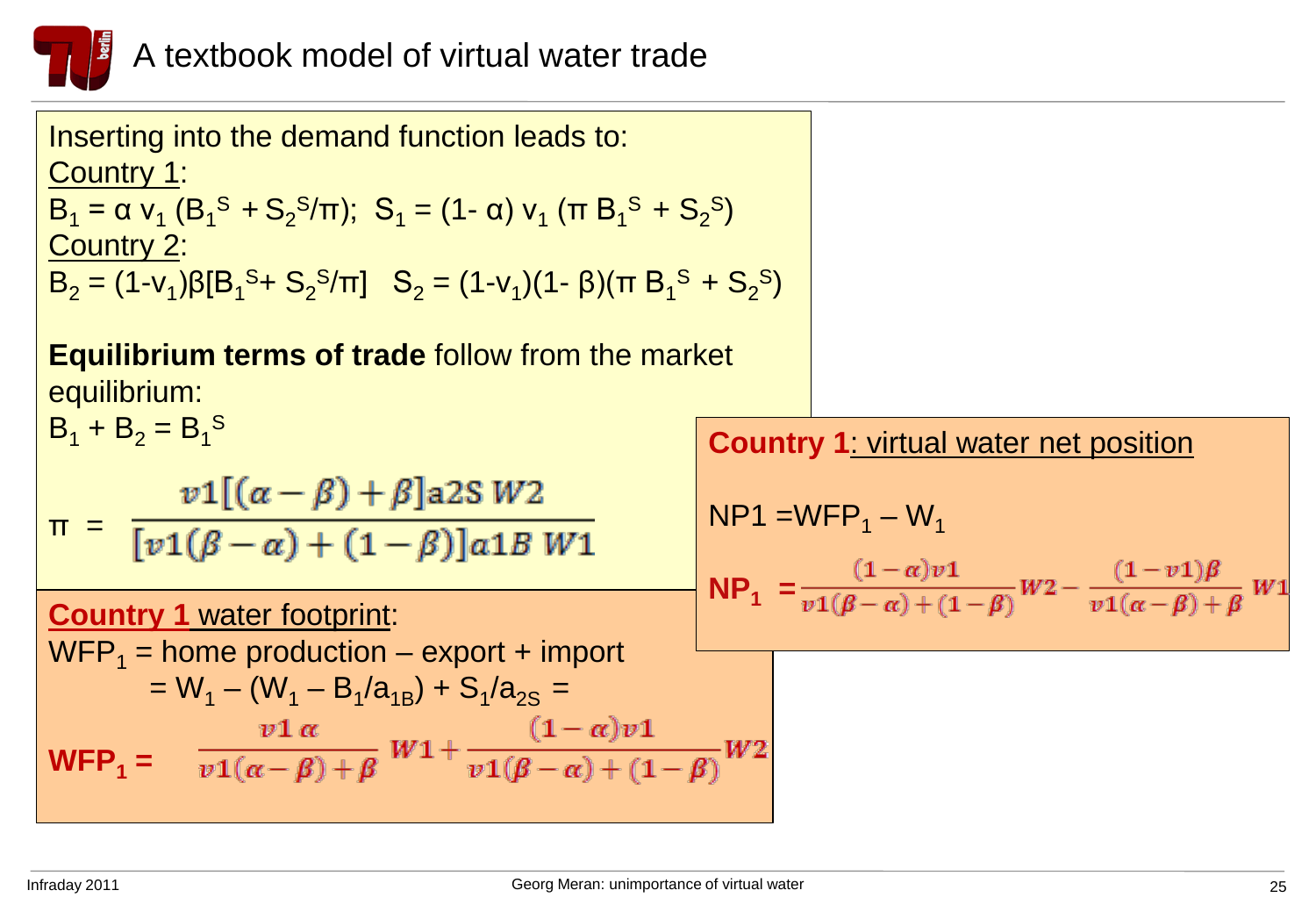

#### two cases

Case 1: identical demand (i.e.  $\alpha = \beta$ )

 $NP_1 = v_1 W_2 - (1-v_1) W_1$ 

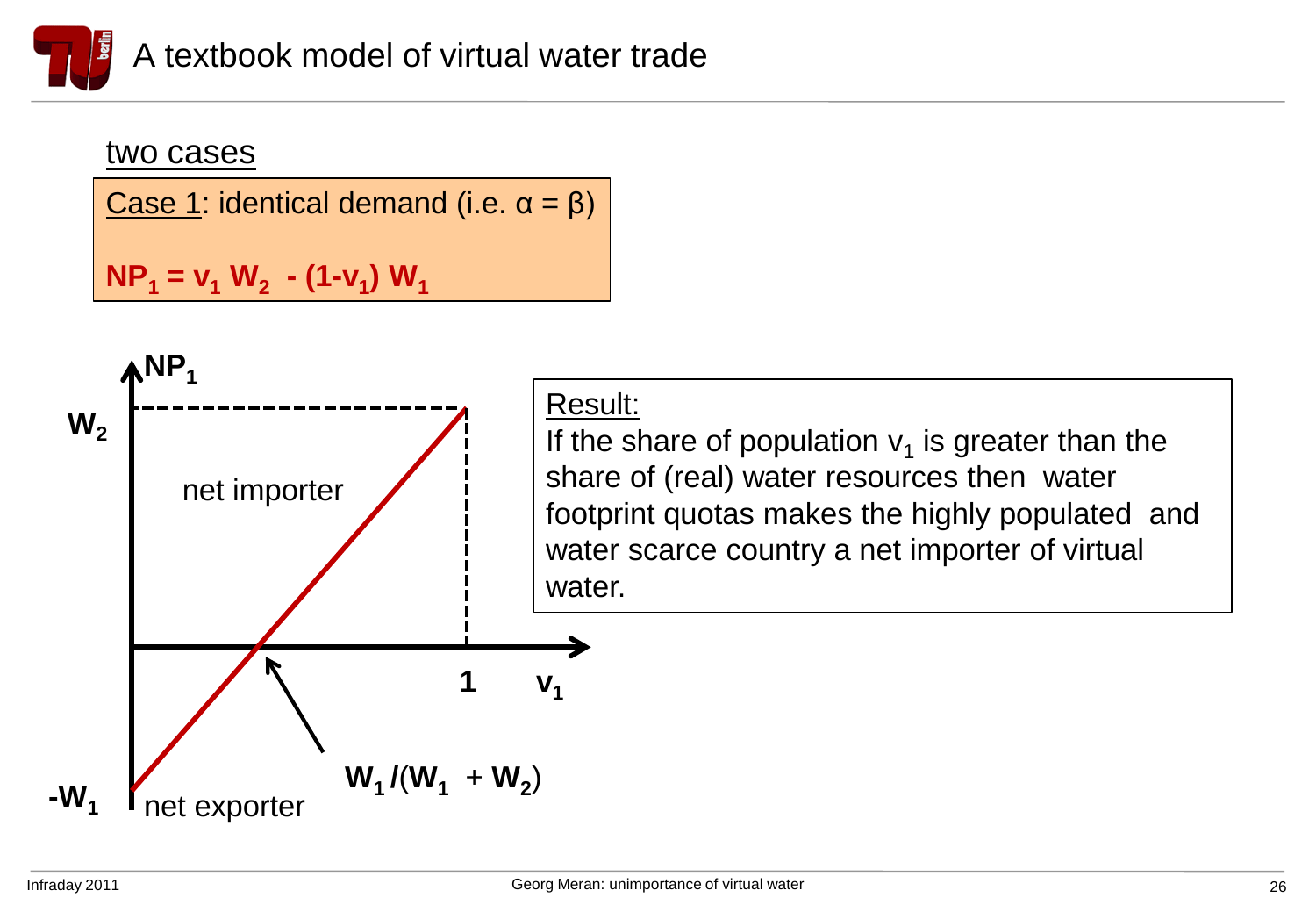

#### יי<br>2011 two cases Case 2: heterogenous demand (i.e.  $\alpha \neq \beta$ )  $\mathsf{NP}_1 = \frac{(1-\alpha)v}{v1(\beta-\alpha)+(1-\beta)}W2 - \frac{(1-v1)\beta}{v1(\alpha-\beta)+\beta}W1$  $0.2$   $0.4$   $0.6$   $0.8$  1 v1 -400 -200 200 400 600 NP1  $NP-threshold = 0.73$ Example: water scarce country ( $W_1$  = 500,  $W_2$  = 1500, low demand for own export good (beef):  $a = 0.9$ ,  $b = 0.5$ Even under a fair share of global water resources the county might be a virtual water net exporter Without property right policy country 1 is a virtual water net importer (+745)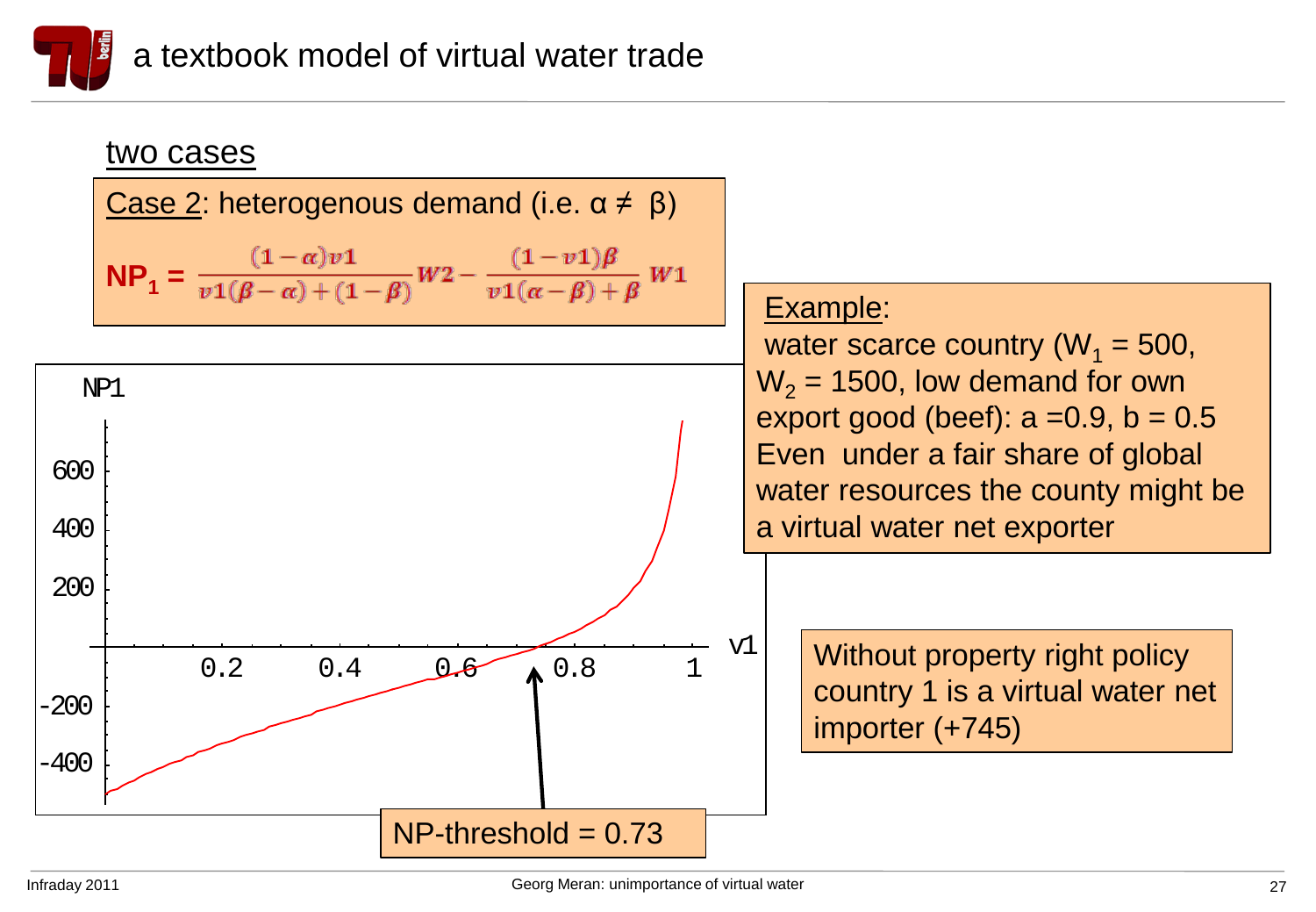

### **Results**

•Virtual water net positions are no indicators for fairness of water resource distribution

•The fair quota system based on relative population shares leads to an new issue of environmental policy: should population growth be part of the sustainability concept?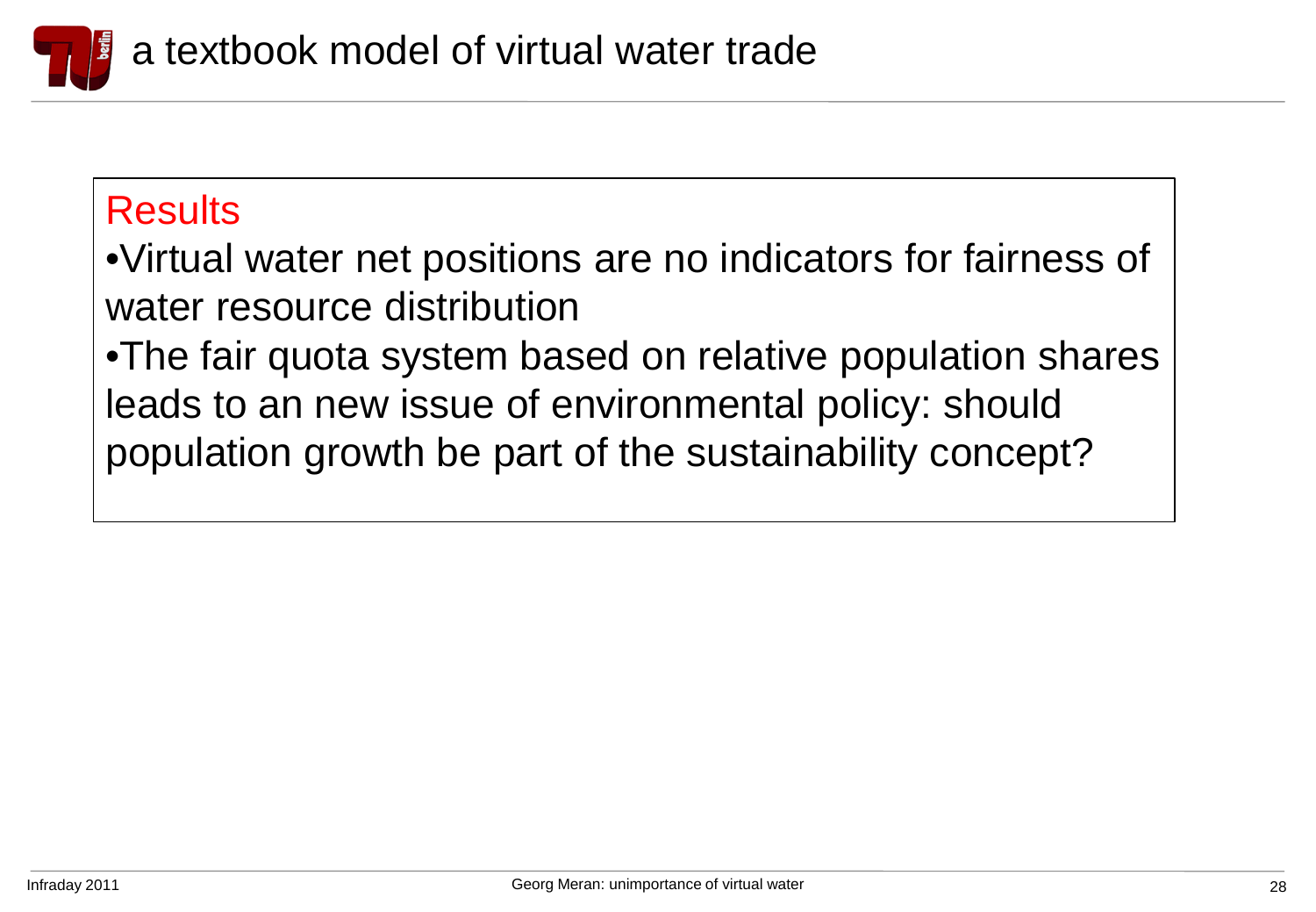

## Summary: Implications for a sustainable water policy

•Each country should pursue a sustainable water policy directed toward it's own water resources. The main issue is whether available water resources are managed in a sustainable way!

•Trade policy as an instrument for water policy will fail due to the absence of relevant relations between trade, water footprints and virtual water net positions.

•The main instrument to achieve a sustainable water policy is to establish a proper water price.

•If global resource fairness is at stake: There is no apriori reason to confine the issue of a fair distribution of global resource usage to water. In terms of allover fairness all relevant resources have to be included. (But this is utopian).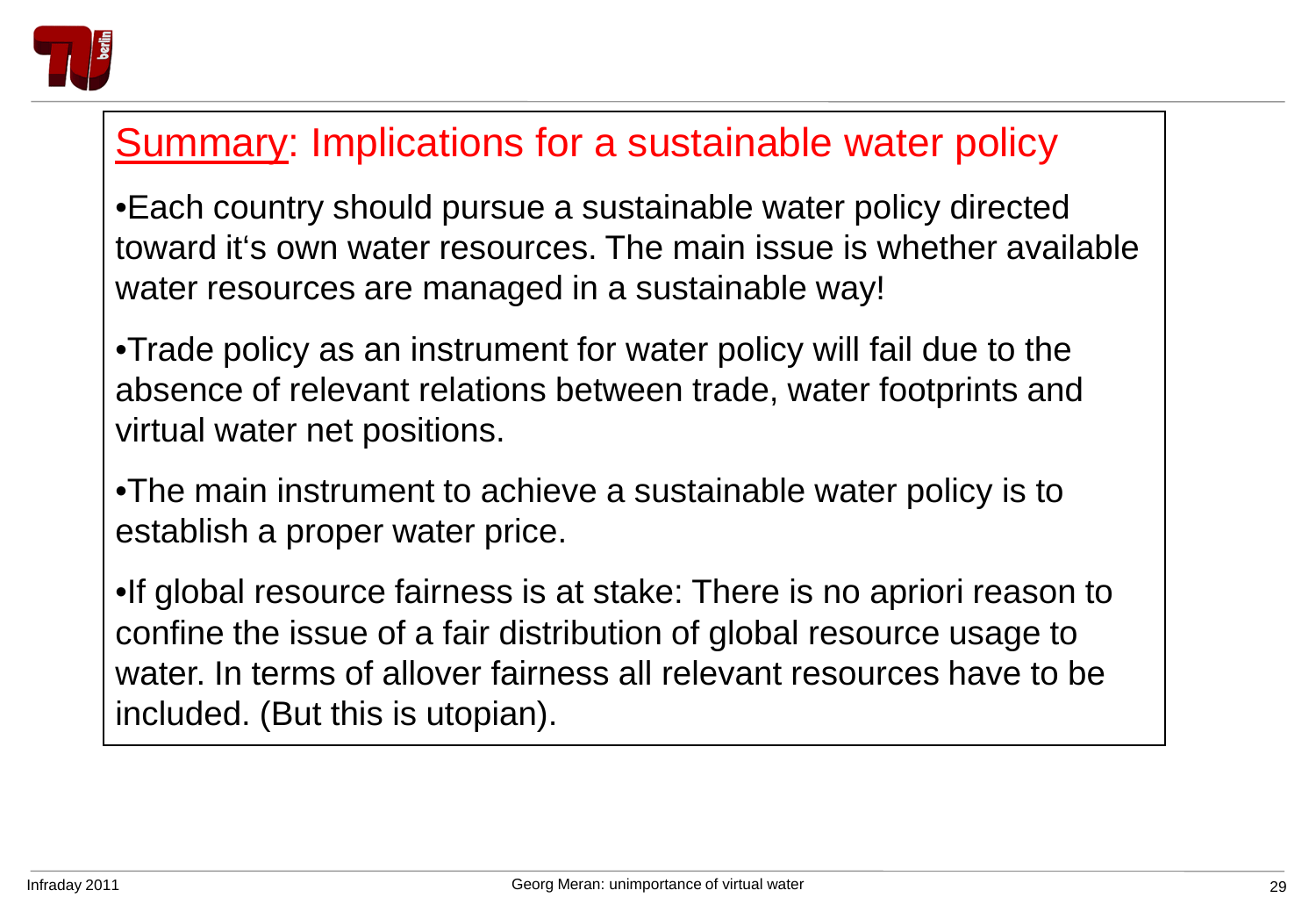

# Thank you!